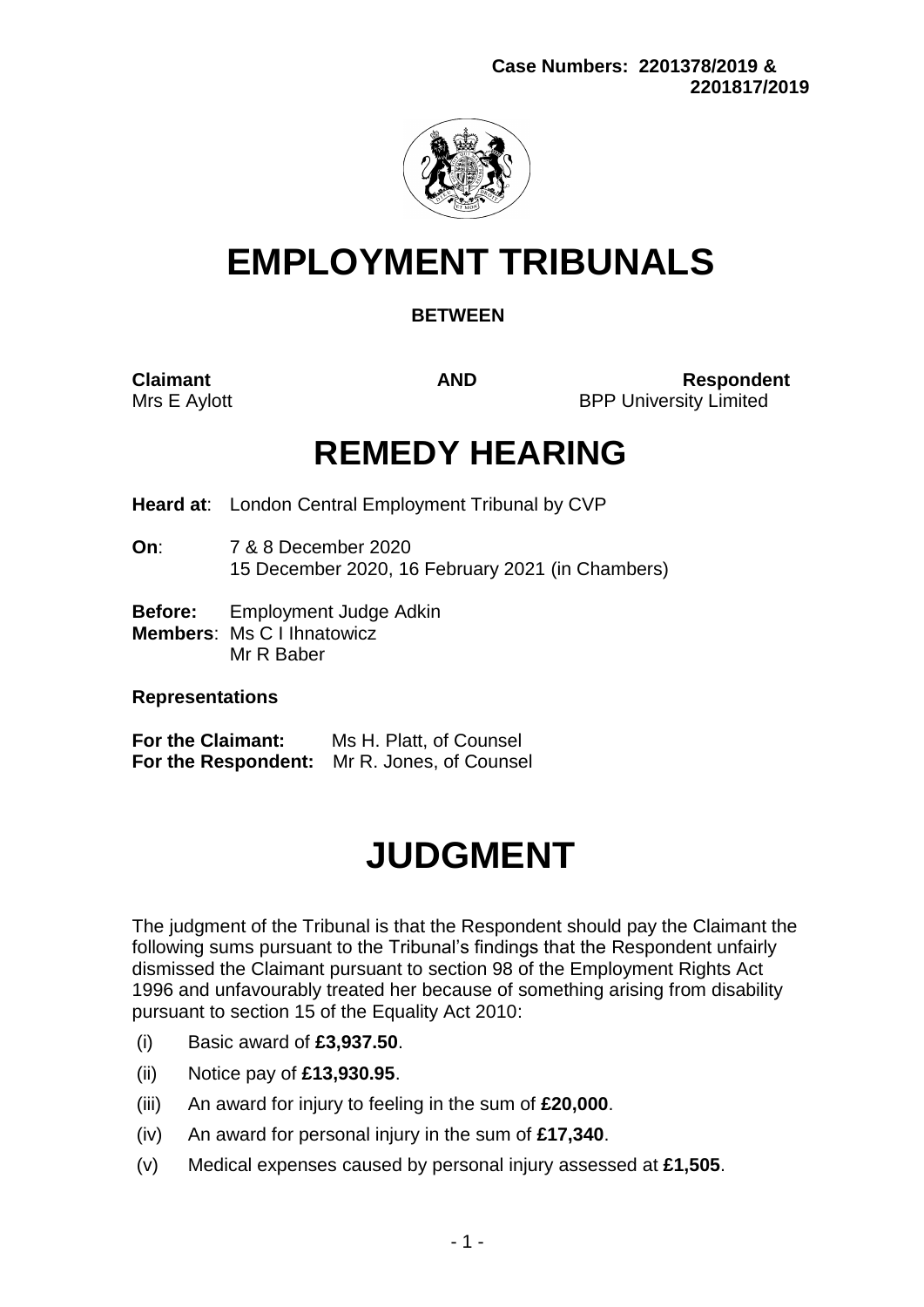- (vi) There will be no award for aggravated damages.
- (vii) Loss of statutory rights assessed as **£500**.
- (viii) Compensation for past financial losses up to the date of the remedy hearing of **£32,247.07** comprised of:
	- a. 72 Weeks at a net weekly wage of £688.48 = £49,570.56;
	- b. *Less* credit for £17,761.08 income received;
	- c. 20 months pension contributions based on an annual pension contribution of £1,902.36, making £3,170.60;
	- d. Aqa training costs for apprenticeship of £850.
	- e. A 10% reduction following *Chagger* (*Abbey National plc and Hopkins v Chagger* [2009] ICR 624) reflecting the possibility of the Claimant leaving for non-discriminatory reasons.
- (ix) Compensation for future financial losses from the date of the remedy hearing of **£71,200.15**, comprised of:
	- a. For the 56 weeks from the remedy hearing to 31 December 2021 net earnings from employment with the Respondent of £38,554.88 (56 x £688.48)
	- b. *Less* assumed net earnings of £16,145.58 = £22,409.30.
	- c. 4 years' from 1 January 2022 net loss of earnings £11,760.96 per  $annum = £47.043.84.$
	- d. Pension contributions of  $(4 \times £1,902.36)$  = £7,609.44.
	- e. A 10% reduction following *Chagger* reflecting the possibility of the Claimant leaving for non-discriminatory reasons.
- (x) Interest
	- a. Interest on the award for injury to feeling of £3,651.51.
	- b. Interest on personal injury award of £791.46.
	- c. Interest on past financial losses of £2,943.76.
- (xi) The total of sums above is  $£168,047.40$ .
- (xii) As regards "grossing up", further directions are given below.

# **REASONS FOR REMEDY**

#### Evidence

1. The Tribunal was presented with an agreed remedy bundle of some 1,035 pages provided in electronic format.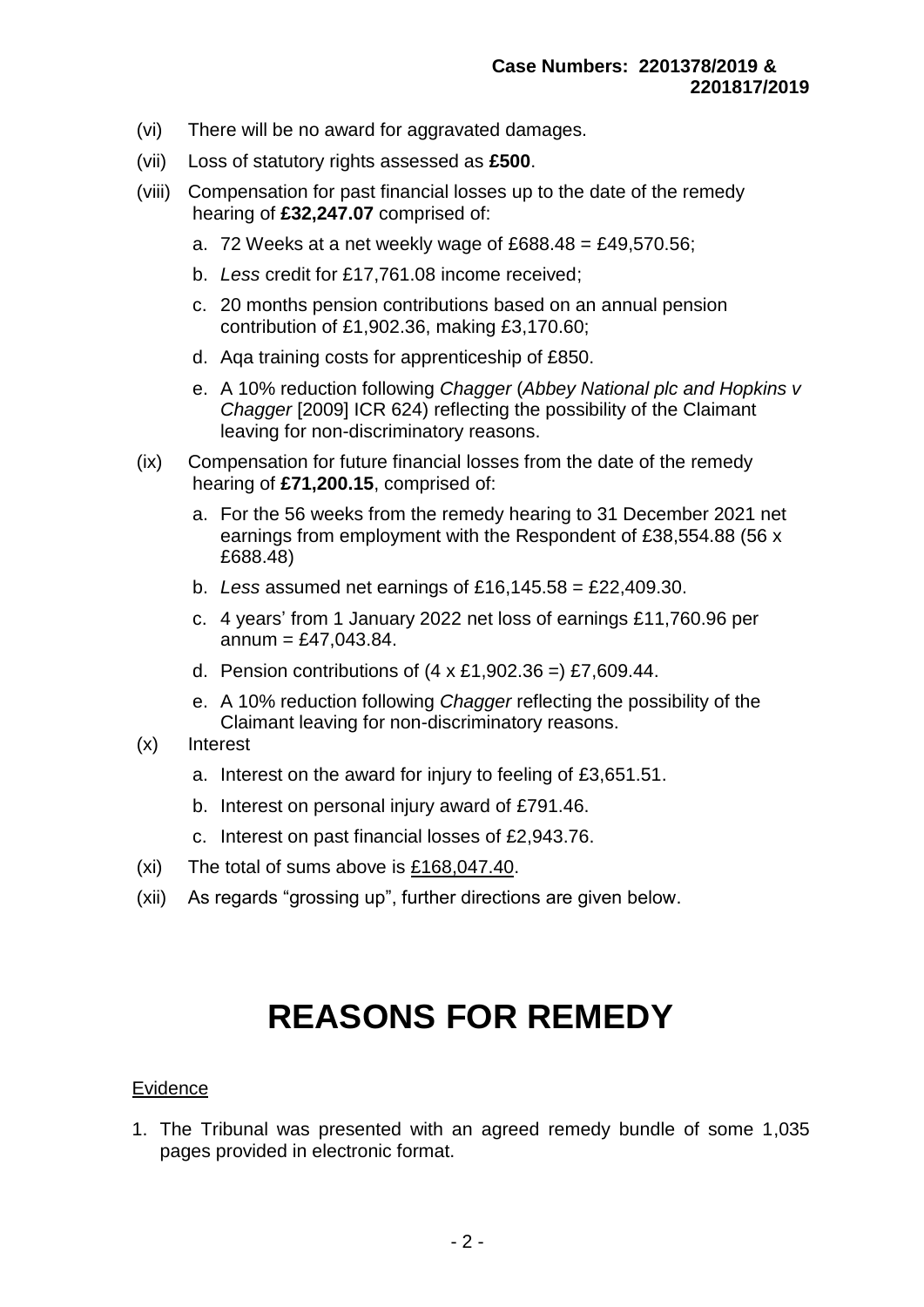- 2. The Claimant provided a witness statement of 75 pages. The Tribunal refused, for reasons given orally, Mr Jones' application that we should not admit substantial parts of the Claimant's witness statement. Nevertheless, we did accept the thrust of his submission that much of the witness statement was not strictly relevant to the matters that we had to decide. We also had a witness statement from the Claimant's sister Mrs Sarah Bolton which was not challenged by the Respondent and evidence on behalf of the Respondent by Mr Mizan Ur-Rahman who is now Head of HR Business Partners but was at the material time a Senior HR Business Partner whose role was referred to in our findings on liability.
- 3. We received written submissions and oral submissions from both Counsel.

# Damages for the claim

- 4. We are assessing damages for discrimination under s.15 of the Equality Act 2010 and constructive unfair dismissal. This was a discriminatory dismissal by virtue of the fact that one element of the serious breach was discriminatory .
- 5. Two allegations of the Claimant's s.15 succeeded, the first was described by issue **9d/11d**: that because of the Claimant's need for adjustments namely the adjustment that she only work her contractual hours and be given the ability to say no to work which we found was something arising from the Claimant's disability. The Respondent through Mr Stephen Shaw did not obtain an Occupational Health report and instead was focussed on terminating the Claimant's employment by means of a settlement agreement (liability reasons paragraph 279).
- 6. The second allegation that succeeded was issue **9f/11f** namely the Claimant was not offered alternatives to a settlement agreement i.e. a referral to Occupational Health in a review meeting on 6 November 2018. We found that the something arising was the Claimant's absence due to her sickness which was as a result of her disability and again that Mr Shaw was focussed on terminating the Claimant's employment by means of a settlement agreement because of her sick absence rather than referring her for Occupational Health that the Claimant requested (see paragraphs 287-291 of the liability reasons).
- 7. This has been characterised by Mr Jones as merely a delay of approximately three months in the Occupational Health referral being made. It is correct that an Occupational Health referral was made in February 2019. This however misses two elements of our finding. First, that Mr Shaw was intent on pursuing the settlement agreement route which necessarily meant a termination of the Claimant's employment and second that these actions together with the other actions set out at paragraph 375 of our liability reasons cumulatively amounted to a repudiatory breach of contract. It is for these reasons that we consider that this was a discriminatory dismissal.
- 8. The effect of the successful s.15 claim is more significant than simply a delay in a referral to Occupational Health. It was an integral aspect of the actions of the Respondent amounting to the Claimant's constructive dismissal.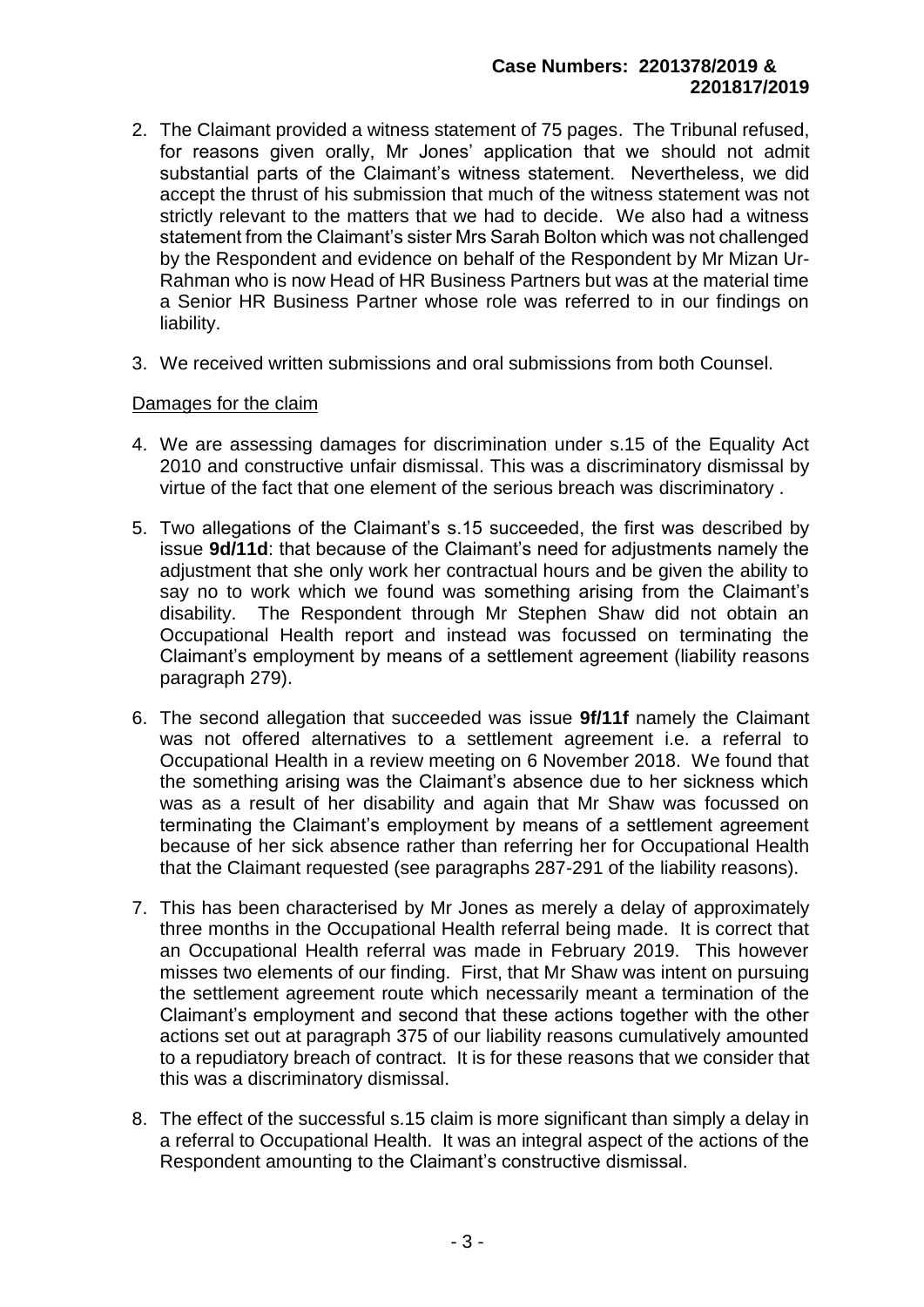# **FINDINGS OF FACT**

#### Subsequent employment

- 9. Following her resignation in April 2019, the Claimant commenced working for a new employer Weir Training Limited ("Weir Training") on 2 August 2019 and worked for them until 14 November 2019 on a salary of £23,000 gross per annum.
- 10.The Respondent contends that the circumstances of the loss of the Claimant's employment with Weir Training are such as to break the causation. It has been necessary therefore to analyse the Claimant's employment with Weir Training in some detail.
- 11.On 11 October 2019 Iren Kalm, an HR Administrator at the Respondent provided a "standard" reference to Weir Training, confirming that the Claimant worked as a Student Learning Manager from 1 September 2013 to 24 April 2019.
- 12.Ms Sarah Caines, a Director at Weir Training was evidently concerned that this reference contained no mention of the Head of Functional Skills role which appeared in the Claimant's CV. This had been a secondment that the Claimant commenced in April 2018. Accordingly she wrote to Ms Kalm on 23 October 2019, querying whether the details provided were accurate and asking whether there any other job titles within BPP, or whether her position of Student Learning Manager was the last one which she held ending on 24 April 2019. By a reply on the same day Ms Kalm confirmed that this was the last role held, although she clarified that the Claimant had been a lecturer in the period 2013 – 2015.
- 13.On 12 November 2019 Ms Caines wrote again, quoting the Claimant's CV which referred to the Head of Functional Skills role for the period March 2018 – April 2019. Ms Kalm replied the same day suggesting that Ms Caines would need to obtain a reference from the Claimant's former line manager. She declined however to provide contact details for the line manager and said that the Claimant would have to provide this.
- 14.On 12 November 2019 Ms Krystel Rajewski, Head of Curriculum at Weir Training wrote to the Claimant extending her probation period for a further six weeks because of an extended absence from the business due to unavoidable personal reasons. A meeting on 14 November 2019 was arranged.
- 15.It seems from internal communications at Weir Training (e.g. an email sent by Krystel Rajewski, Head of Curriculum to Ms Caines, that the management team became concerned about a number of matters. First that the Claimant's CV did not match the references provided by the Respondent and the Claimant was not able to fully evidence the fact of her having the Head of Functional Skills role and her responsibilities in this role. Second, there was confusion as to whether David Donnarumma was a colleague or the Claimant's manager. Third, that the Claimant had retained a laptop belonging to the Respondent, which was the property of the Respondent and contained their data. This gave rise to a concern about a potential breach of data protection regulations. Fourthly, the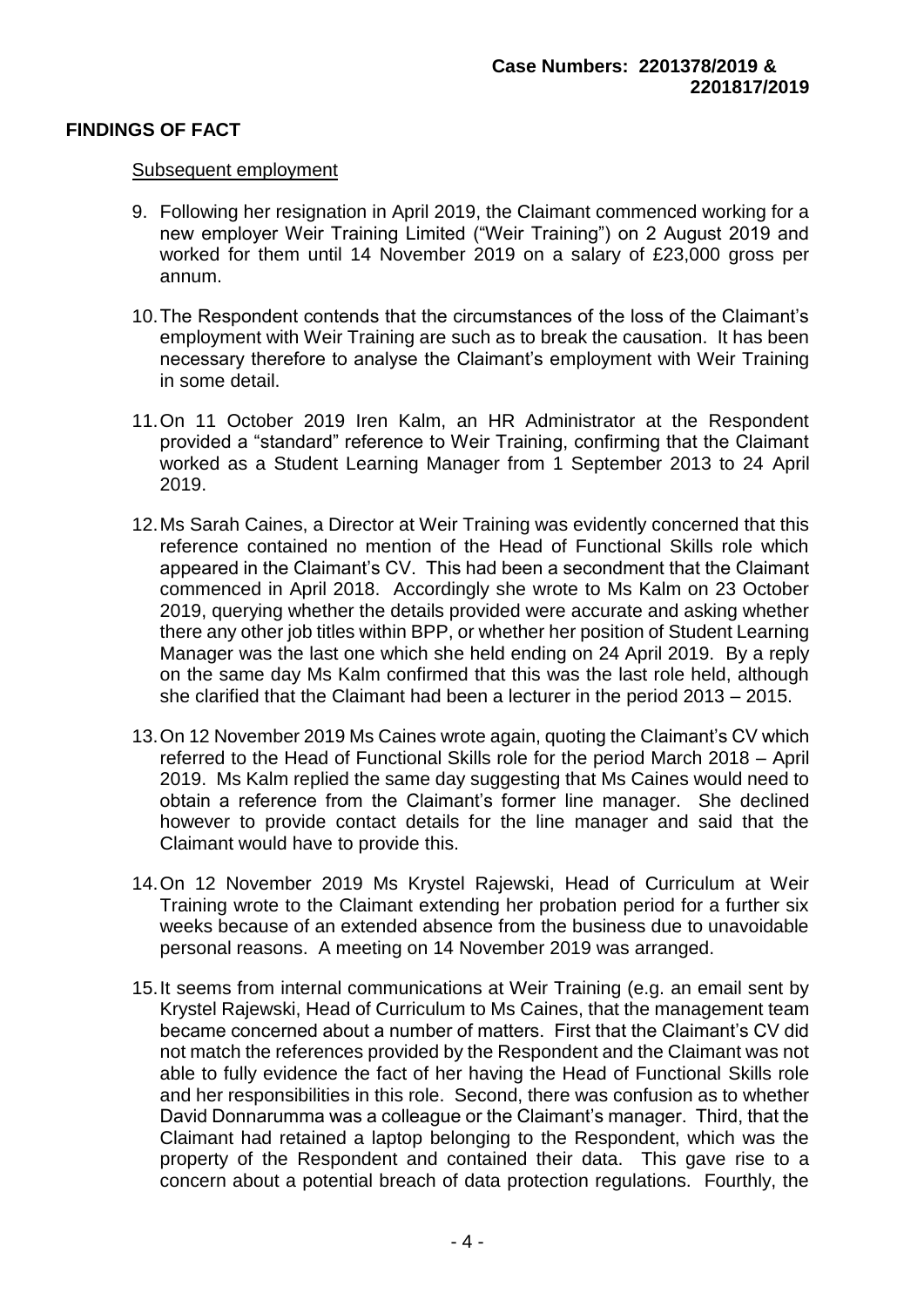Claimant began to take personal telephone calls relating to these matters in the office which they did not consider to be appropriate.

- 16.On 13 November 2019 Ms Caines had a discussion with the Claimant, which she documented in a one-page note. She explained that the references from the Respondent did not match her CV. The Claimant explained that she was never actually given the title "Head of Functional Skills" as this had been a secondment from her substantive role. Ms Caines noted that this was not something that was declared in the interview back in August 2019. Ms Caines raised a concern that Weir Training's external standards verifier Pearson, and/or Ofsted would be very likely to request this information. Ms Caines requested that the Claimant provide contact details of her line manager at the Respondent. The Claimant told her that this was not possible because her line manager David was a person involved in her upcoming case in the Employment Tribunal.
- 17.On 14 November 2019, having apparently consulted ACAS and the ICO (Information Commissioners Office), Ms Caines retracted the Claimant's offer of employment with Weir Training with immediate effect on the grounds of failure to provide acceptable references. She was not prepared to accept email evidence supplied by the Claimant of the work that she had been doing at the Respondent on the basis that this was a breach of data protection regulations. When Sarah Caines at Weir Training tried to talk to the Claimant about this with her she became very upset.
- 18.The stated reason in Weir Training's letter of dismissal dated 14 November 2019 (746 of the remedy bundle) was failure to provide acceptable references.
- 19.On 27 November 2019 Ms Caines at Weir Training sent an email to the Respondent informing them that Weir Training had become aware that the Claimant was still using her BPP laptop and accessing BPP data including personal data.
- 20.On 27 November 2019 after the Claimant had been dismissed by Weir Training, the Respondent provided confirmation to Weir Training that the Claimant had indeed held the role of Head of Functional Skills. It was explained that "this would not have been known to the member of HR staff providing the reference due to the fact that Elizabeth was on secondment and as this was a temporary position her job title was not formally changed". Unfortunately, however it was too late to salvage the Claimant's relationship with Weir Training.
- 21.The Claimant's Schedule of Loss sets out sums in mitigation which show that she was paid for work for Pearson in July 2019 and April 2020. After the work for Weir Training, she carried out class cover/supply teaching for which she received payments in January, February, March, May, June 2020 and work for UEL for which she received payments in February, March, April, June, July, September, October 2020. She also did some work for the Cambridge International examiners for which she received payment in June 2020.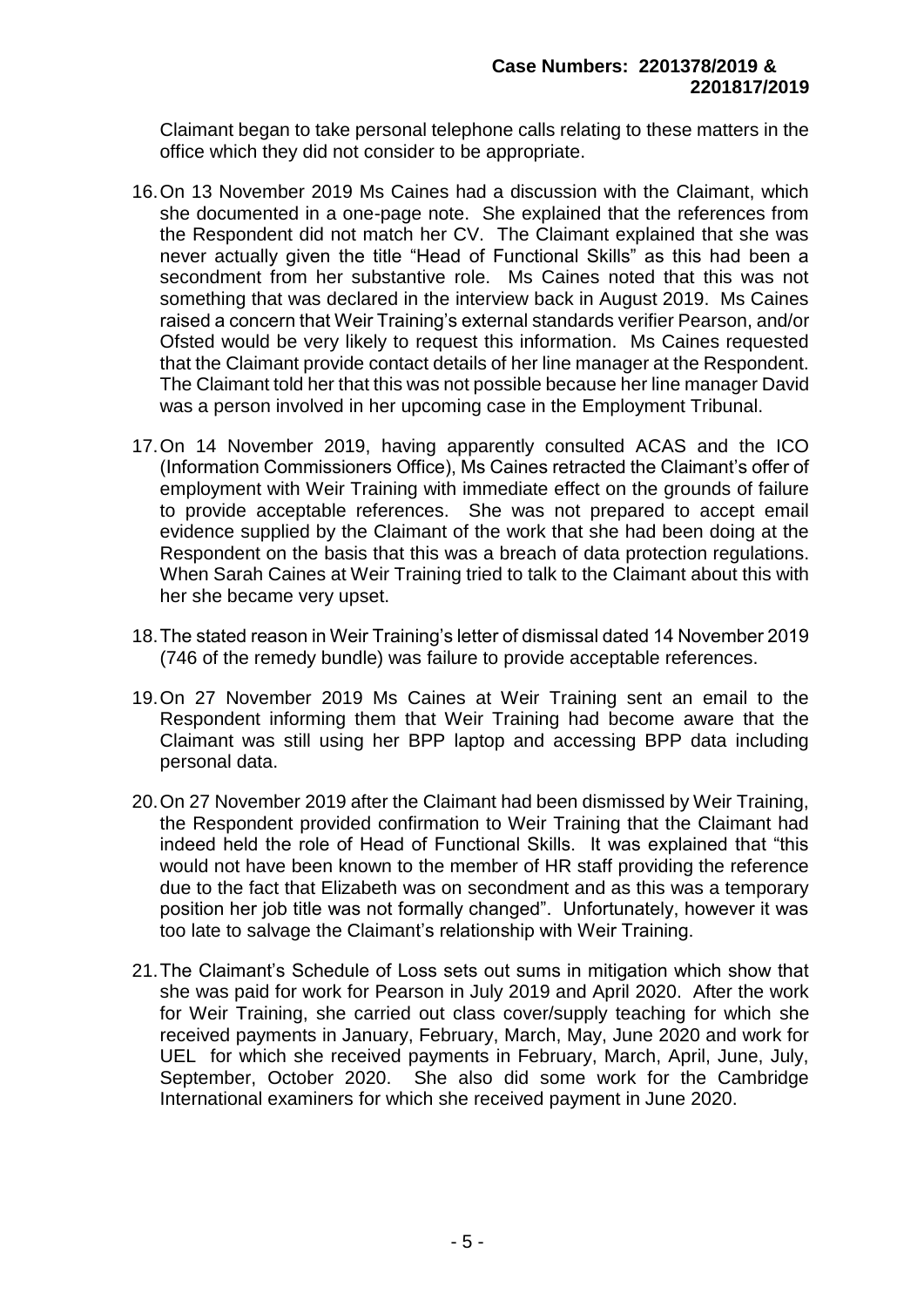# **MEDICAL EVIDENCE**

#### Past Loss of Earnings

- 22.In the decision on liability, we summarised multiple causes of the Claimant's sickness, in particular at paragraph 179 and 324-329.
- 23.The Tribunal has the benefit of the following evidence:
	- 23.1. The Claimant's Impact Statement dated 10 September 2019.
	- 23.2. The Claimant's GP record.
	- 23.3. Employment Judge Gordon's judgment dated 10 December 2019.
	- 23.4. A report of Dr Emma Cosham dated 26 November 2018.
	- 23.5. A report dated 30 July 2019 of Dr Chris Cull.
	- 23.6. Evidence of Dr Kathryn Newns:
	- 23.7. First report (based on joint instruction 5 December 2019).
	- 23.8. Second report dated 23 June 2020 (Claimant's sole instruction).
	- 23.9. Oral evidence at the hearing.
	- 23.10. Occupational health report of Gillian Gladwell dated 12 February 2019.
	- 23.11. A letter to the Claimant's GP dated 18 June 2019 from Dr Pearson, a doctor in Surrey Heath CMHRS.
	- 23.12. Details of the employment/work carried out by the Claimant since she left the Respondent's employment, contained within the Schedule of Loss.
- 24.In an Occupational Health report dated 12 February 2019, Gillian Gladwell concluded that the Claimant was unfit to continue in her current role at that time. She concluded that the Claimant appeared to have a severe depressive illness with anxiety and panic attacks. She was under the care of her GP and a clinical psychiatrist and was on appropriate medication. She was highly anxious and experiencing significant symptoms due to her poor mental-health.

#### Expert report for these proceedings

- 25.In her report dated 23 June 2020 Dr Kathryn Newns concluded:
	- 25.1. There was a deterioration in mood from late 2017, with an increase in anxiety and drinking from February 2018 onward, feeling too unwell to work from October 2018 [3.4.3].
	- 25.2. Since February 2018 the Claimant has experienced a clinically significant mental-health disorder.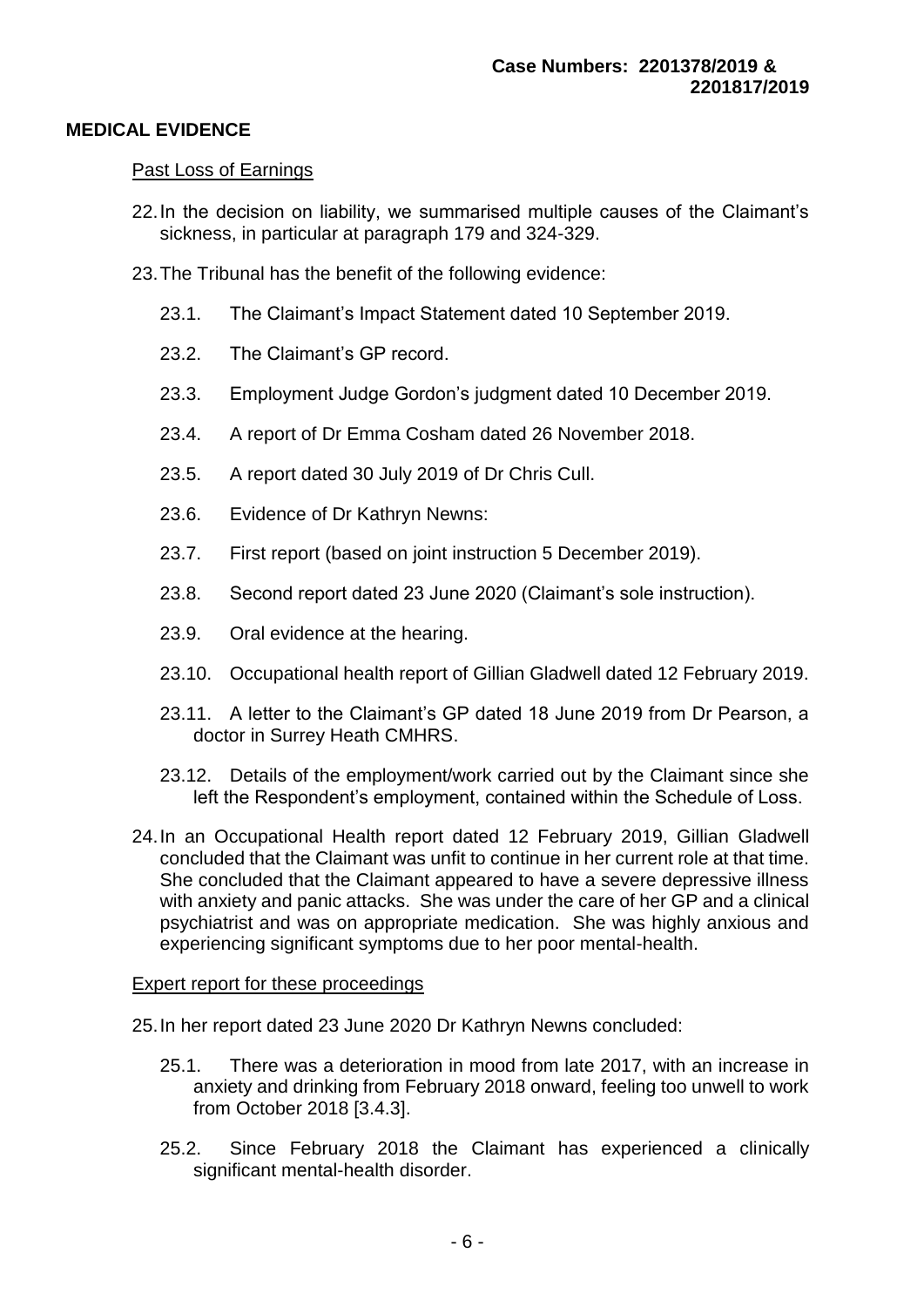- 25.3. That a range of opinion would include that at the material time the Claimant suffered from a Depressive Order with anxious distress (recurrent, mild to moderate), and Adjustment Disorder with mixed anxiety and depression (reactive to stress at work) and a Generalised Anxiety Disorder. Dr Newns herself would identify that the Claimant was suffering from Adjustment Disorder with mixed anxiety and depression (reactive to stress at work).
- 25.4. The Claimant's "mental health problems were poor from February 2018 but worsened by September 2018 [paragraph 1.3].
- 25.5. She identifies a "date of deterioration" just before September 2018 (i.e. in August 2018)
- 25.6. GP records from 9 October noted that deterioration was caused by a colleague leaving and her having an increased workload.
- 25.7. By 24 October 2018 according to GP records "anxiety and physical symptoms of this currently the major issue".
- 25.8. By "October or November 2018" the Claimant recalls suffering the following symptoms: exhaustion, agitation, depression, grinding of teeth at night, thumping at night (possibly an irregular heartbeat), lack of memory to the point where she could not "self-care", vulnerable to any small change, lacking the ability to concentrate, irritability, muddled and irrational thinking, high level of fear with regard to contact from the Respondent, a sense of "unreality", constantly tearful, shaking throughout the day, in the state of shock – going over and over everything, and "very bad drinking".
- 25.9. Approximately 12 November 2018 [sic] there was a return to work interview and following this the Claimant wanted to have no more to do with her workplace. It was at this stage she instructed a solicitor and asked all correspondence go through the solicitor.
- 26.Regarding *causation* Dr Newns was instructed to deal with events in September/November 2018, which makes our task more difficult, since based on our findings we are only dealing with the effect of the actions of Stephen Shaw on 6 November 2018. At page 12 of her second report [295 of the remedy bundle] she gave the following answer:

"6. Did the failure to refer the Client to Occupational Health in September / November 2018 to identify adjustments required for the Client cause or contribute to any deterioration in the Client's mental-health/ASD symptoms?

It is not possible to predict with complete certainty how her mentalhealth would have been different if Occupational Health had been involved from September/November 2018. However I would have hoped that she would have been able to have time off work, with no contact from her workplace, and would have been able to engage in therapy at that time. If this had been the case, she may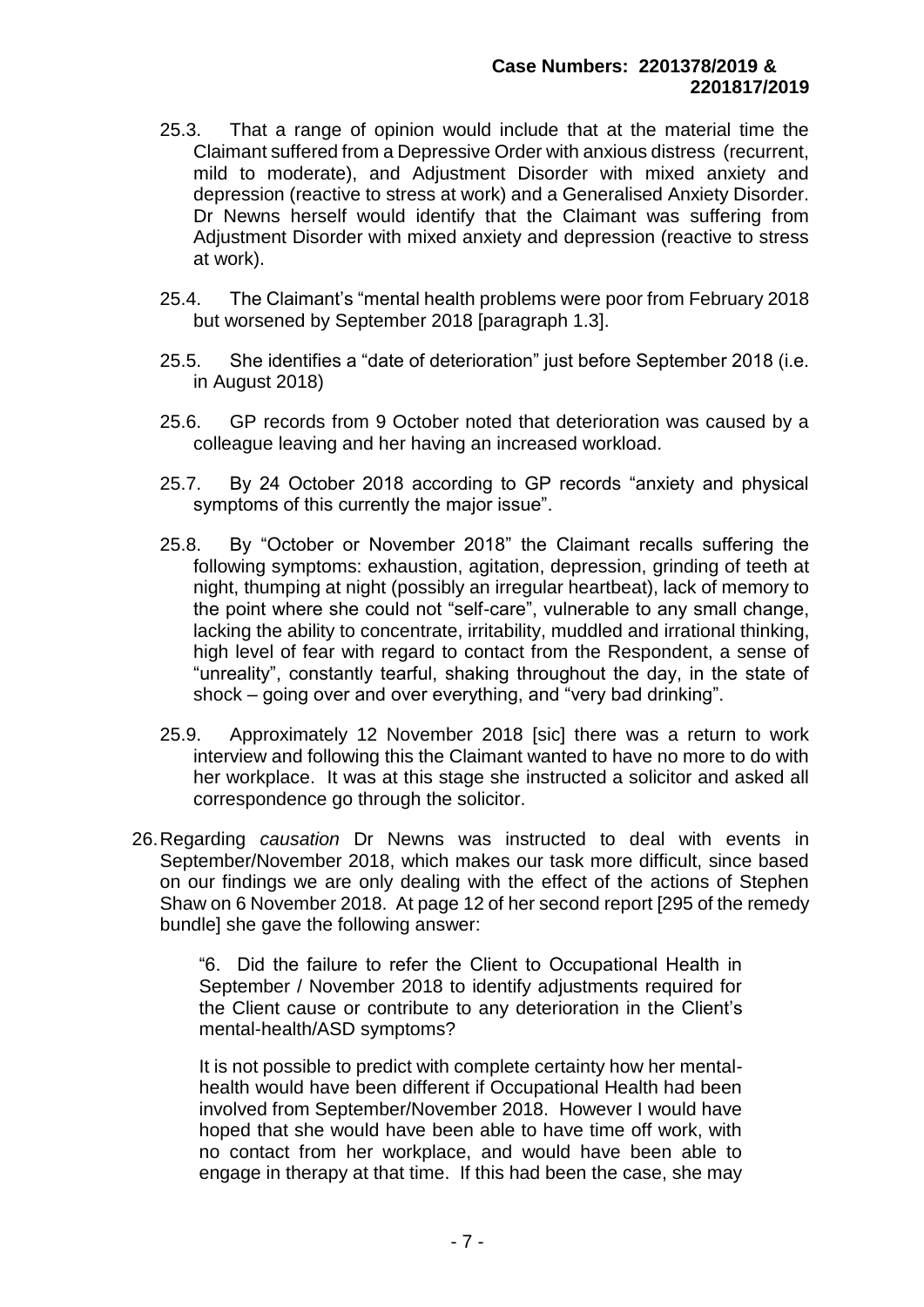not have developed anxiety and low mood to the degree that she did.

I acknowledge, however, that the tribunal and related issues have been a source of considerable distress to her, and this would have been likely to have been the case regardless of whether Occupational health were to have been involved if the tribunal were to have gone ahead in any event.

The trajectory of her mental-health if Occupational Health have been involved from September/November 2018 would obviously have depended very much on what their recommendations would have been at that time."

- 27.Regarding *prognosis*, Dr Newns writes:
	- 27.1. She recommends 24 sessions of psychological therapy with a Clinical or Counselling Psychologist (ASD specialist), once a week at first, with less frequent sessions towards the end of therapy, with a phased return to work towards the last 2 months of treatment. She would expect within 9 months of commencing therapy that the Claimant would be able to return to work full-time, if all of these conditions are met (psychological therapy and a workplace which had themselves undergone ASD training and have a clear individuals with ASD.)
	- 27.2. There is a lifelong vulnerability to psychological difficulties. Anxiety and ASD symptoms are likely to fluctuate with stress, work pressures and other life events throughout the Claimant's lifetime.

#### Other evidence relevant to health

- 28.The Claimant resigned on 25 April 2019, but was sufficiently well to commence working for Weir Training Limited three months later on 2 August 2019. We have not received detailed evidence of the Claimant's attempts to find work, but based on a start date at Weir, it is a reasonable inference that she must have been well enough on some level to look for work in July 2019, if not earlier.
- 29.We note that in her oral evidence the Claimant said that she was not really well enough to work but felt that she had to secure an income. Despite working the Claimant appears to have remained unwell up to the time of the remedy hearing. We find that she continued to experience symptoms of anxiety and depression throughout 2020.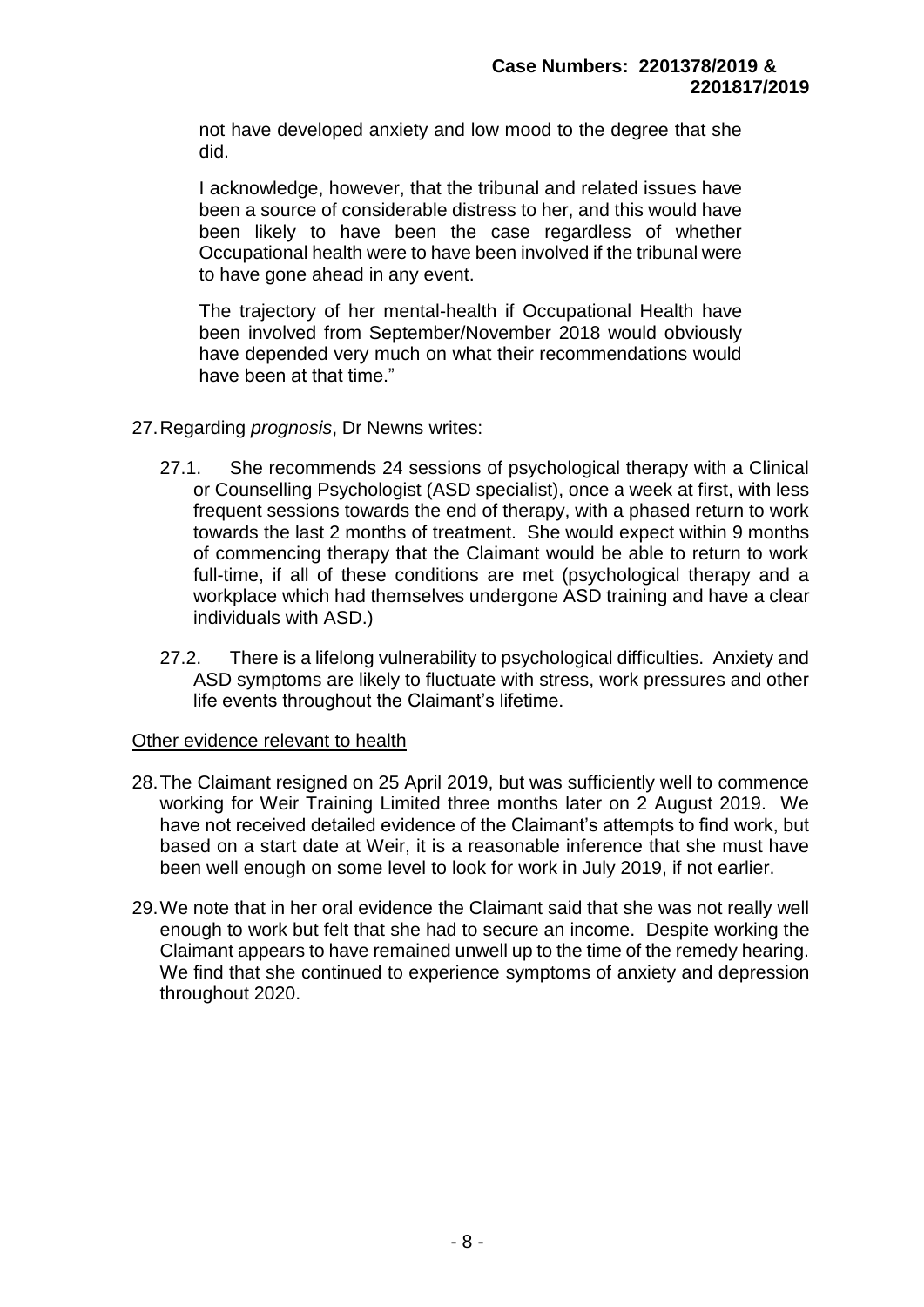**LAW**

# Apportionment

- 30.A victim of unlawful discrimination may suffer stress and anxiety to the extent that psychiatric and/or physical injury can be attributed to the unlawful act. In that situation it has been confirmed that the employment tribunal has jurisdiction to award compensation, subject to the requirements of causation being satisfied, see *Sheriff v Klyne Tugs (Lowestoft) Ltd* [1999] IRLR 481, [1999] ICR 1170, CA.
- 31.When a tribunal finds that an employee's personal injury has been caused by a number of factors including discrimination for which the employer is liable, it should reduce compensation so that it reflects only the extent to which the unlawful discrimination contributed to the employee's ill health: *Thaine v London School Of Economics* UKEAT/0144/10, *HM Prison v Salmon* [2001] IRLR 425, *BAE Systems (Operations) Ltd v Konczak* 2018 ICR 1, CA, [2018] IRLR 893.
- 32.In *Thaine*, Keith J cited the decision of the Court of Appeal in *Allen and Others v British Rail Engineering Ltd and Another* [2001] ICR 942 at paragraph 20 per Schiemann LJ:

(iv) The court must do the best it can on the evidence to make the apportionment and should not be astute to deny the claimant relief on the basis that he cannot establish with demonstrable accuracy precisely what proportion of his injury is attributable to the defendant's tortious conduct.

33.In *Konczak*, Underhill LJ dealt with the question of divisibility and indivisibility, following a summary of the case law (in which he approved the decision in *Thaine*):

71. What is therefore required in any case of this character is that the tribunal should try to identify a rational basis on **which the harm suffered can be apportioned between a part caused by the employer's wrong and a part which is not so caused**. I would emphasise, because the distinction is easily overlooked, that the exercise is concerned **not with the divisibility of the causative contribution but with the divisibility of the harm**. In other words, the question is whether the tribunal can identify, however broadly, a particular part of the suffering which is due to the wrong; not whether it can assess the degree to which the wrong caused the harm.

72. That distinction is easy enough to apply in the case of a straightforward physical injury. A broken leg is "indivisible": if it was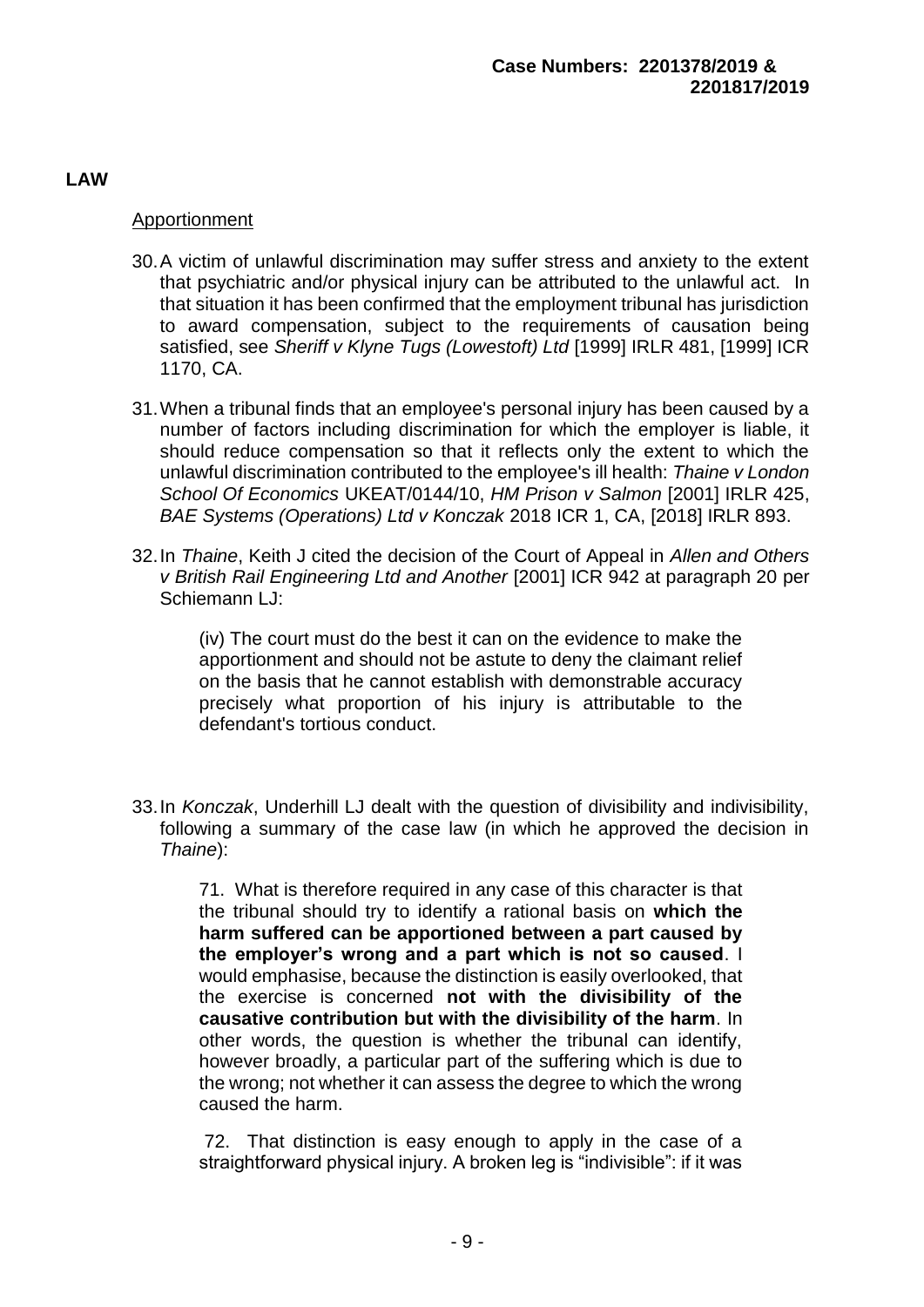suffered as a result of two torts, each tortfeasor is liable for the whole, and any question of the relative degree of "causative potency" (or culpability) is relevant only to contribution under the 1978 Act. It is less easy in the case of psychiatric harm. The message of Hatton is that such harm may well be divisible. In Rahman the exercise was made easier by the fact (see para 57 above) that the medical evidence distinguished between different elements in the claimant's overall condition, and their causes, though even there it must be recognised that the attributions were both partial and approximate. **In many, I suspect most, cases the tribunal will not have that degree of assistance. But it does not follow that no apportionment will be possible. It may, for example, be possible to conclude that a pre-existing illness, for which the employer is not responsible, has been materially aggravated by the wrong (in terms of severity of symptoms and/or duration), and to award compensation reflecting the extent of the aggravation**. The most difficult type of case is that posited by Smith LJ in her article, and which she indeed treats, rightly or wrongly, as the most typical: that is where "the claimant will have cracked up quite suddenly; tipped over from being under stress into being ill." On my understanding of Rahman and Hatton , even in that case the tribunal should seek to find a rational basis for distinguishing between a part of the illness which is due to the employer's wrong and a part which is due to other causes; but whether that is possible will depend on the facts and the evidence. If there is no such basis, then the injury will indeed be, in Hale LJ's words, "truly indivisible", and principle requires that the claimant is compensated for the whole of the injury—though, importantly, if (as Smith LJ says will be typically the case) the claimant has a vulnerable personality, a discount may be required in accordance with proposition 16.

#### [**emphasis added**]

34.As is referred to in *Konczak*, Hale LJ's identified propositions relevant to stress at work cases in the case of Hatton (*Sutherland v Hatton* [2002] IRLR 263 CA) which may be of assistance in discrimination cases. Of particular relevance are:

"(15) Where the harm suffered has more than one cause, the employer should only pay for that proportion of the harm suffered which is attributable to his wrongdoing, unless the harm is truly indivisible. It is for the defendant to raise the question of apportionment.

(16) The assessment of damages will take account of any preexisting disorder or vulnerability and of the chance that the claimant would have succumbed to a stress-related disorder in any event."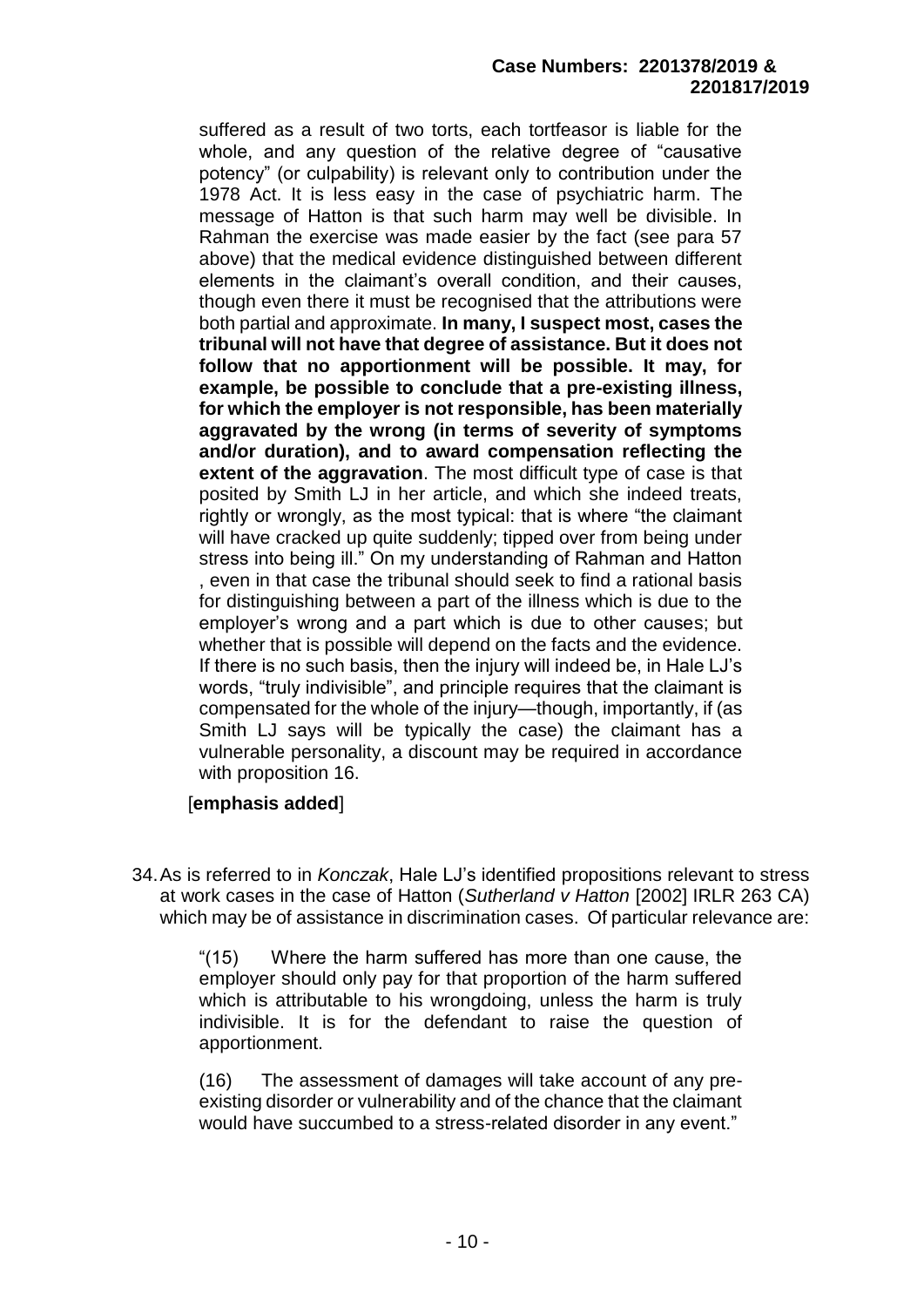#### Likelihood of non-discriminatory dismissal

35. Where it is satisfied that there is some prospect that a non-discriminatory course would have led to the same outcome an ET must reduce damages accordingly: *Abbey National plc and Hopkins v Chagger* [2009] ICR 624. A Tribunal must avoid incorporating another guise of unlawful and/or discriminatory conduct in the Chagger exercise. On the other hand any hypothetical exercise relating to future employment in the absence of discrimination must relate to the actual respondent employer not a "reasonable employer" (*Abbey National Plc v Formoso* [1999] IRLR 222).

#### **ASSESSMENT OF COMPENSATION**

#### Basic Award

36.The basic award in this case is **£3,937.50**.

#### Notice Pay

37.The parties are agreed that the figure for three-month's notice pay is **£13,930.95**.

#### Injury to Feeling award

- 38.An award of injury to feelings is intended to compensate a claimant for the anger, distress and upset caused by the unlawful treatment they have received. It is compensatory, not punitive.
- 39.The Tribunal has taken account of the fact that essentially only one discriminatory act was proven and that this would not be described as a campaign of harassment or anything of that nature, for that reason we do not consider it is appropriate to make an award in the upper band.
- 40.On the other hand however, the discriminatory conduct was an integral part of the serious breach which led to the termination of the Claimant's employment, as such it was serious. Mr Shaw's attempt to steer the Claimant towards a settlement agreement rather than making the requested referral to Occupational Health in the circumstances of the Claimant being vulnerable and unwell as she was at the time we consider has had a serious and substantial effect on the Claimant.
- 41.We consider that an award should be made at the upper end of the middle band. The middle band is  $£8,800 - £26,300$ . In our assessment the correct figure is **£20,000**. In so awarding we have taken account of our award for injury to health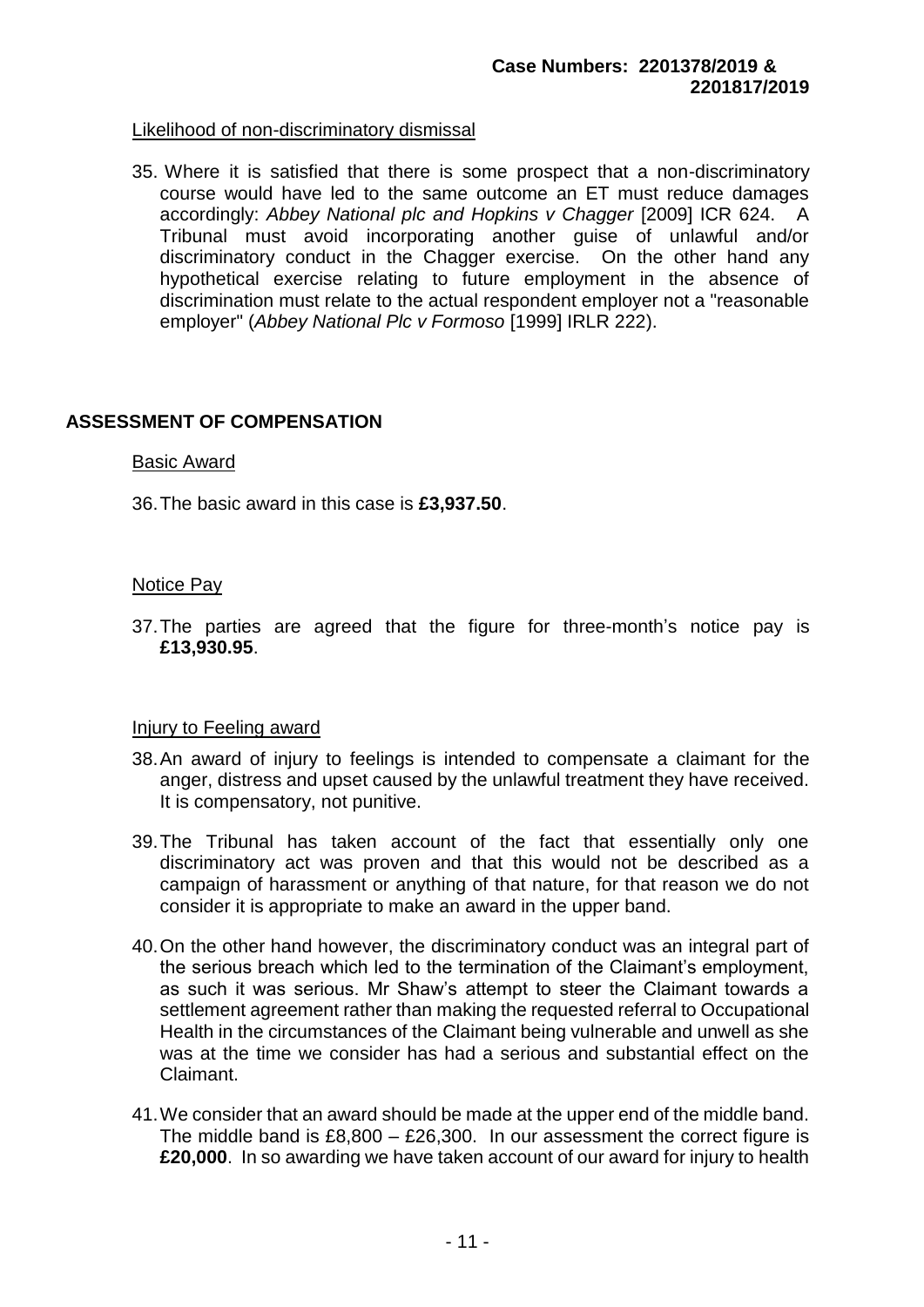and adjusted to ensure that the Claimant is not over-compensated due to the degree of overlap.

# Injury to Health

- 42.Ms Platt characterised the Claimant's claim for injury to health caused by the discrimination as an exacerbation of a pre-existing condition.
- 43.The Claimant's witness statement for the remedy hearing says regarding a lack of referral to occupational health at paragraph 132:

"I think it is reasonable to conclude that I was crying out for help, possibly throughout 2018, but certainly from 19 or 20 September 2018. It led to a much more severe breakdown, and a vulnerability that I do not think I can fully recover from. By the time I was finally referred to OH I had severe depressive illness with anxiety and panic attacks, with thoughts of self-harm and suicidal ideation and drinking heavily. If I had received OH support earlier, I could have recovered quietly, as I wished to do, and returned to BPP, so there is a direct correlation between the lack of OH support and my financial and career status now."

- 44.The discriminatory act we are considering is that of Stephen Shaw on 6 November 2018. The Claimant's significant anxiety, depression and other mental-health difficulties prior to this date cannot have been caused by this discriminatory act.
- 45.Was there an injury to health caused or exacerbated by the discrimination?
- 46.It is clear from contemporaneous documents that the Claimant was already suffering from significant mental health difficulties at the point when the act of discrimination occurred on 6 November 2018. Her state of health up to that point cannot be attributed to the statutory tort of discrimination. There was a deterioration in mood from late 2017. She began to become unwell in February 2018, a clinically significant mental health disorder. There was a significant deterioration from August 2018 onward. She was no longer at work from October 2018 onward. All of this occurred before the discriminatory actions of Mr Shaw on 6 November 2018.
- 47.There continued to be other stressors after this point. Some of the causes of stress are circumstances relating to the Claimant's employment with the Respondent in respect of which there is no legal liability. Some of the causes are unrelated factors, whether personal or domestic. The litigation itself has plainly been a cause of stress.
- 48.The report of Dr Newns does not deal in precise terms solely with the effect of the discrimination on 6 November 2018, given that the instructions given to her also referred to September 2018. Her opinion regarding the effect of the nonreferral to OH is expressed in slightly tentative terms. She acknowledged in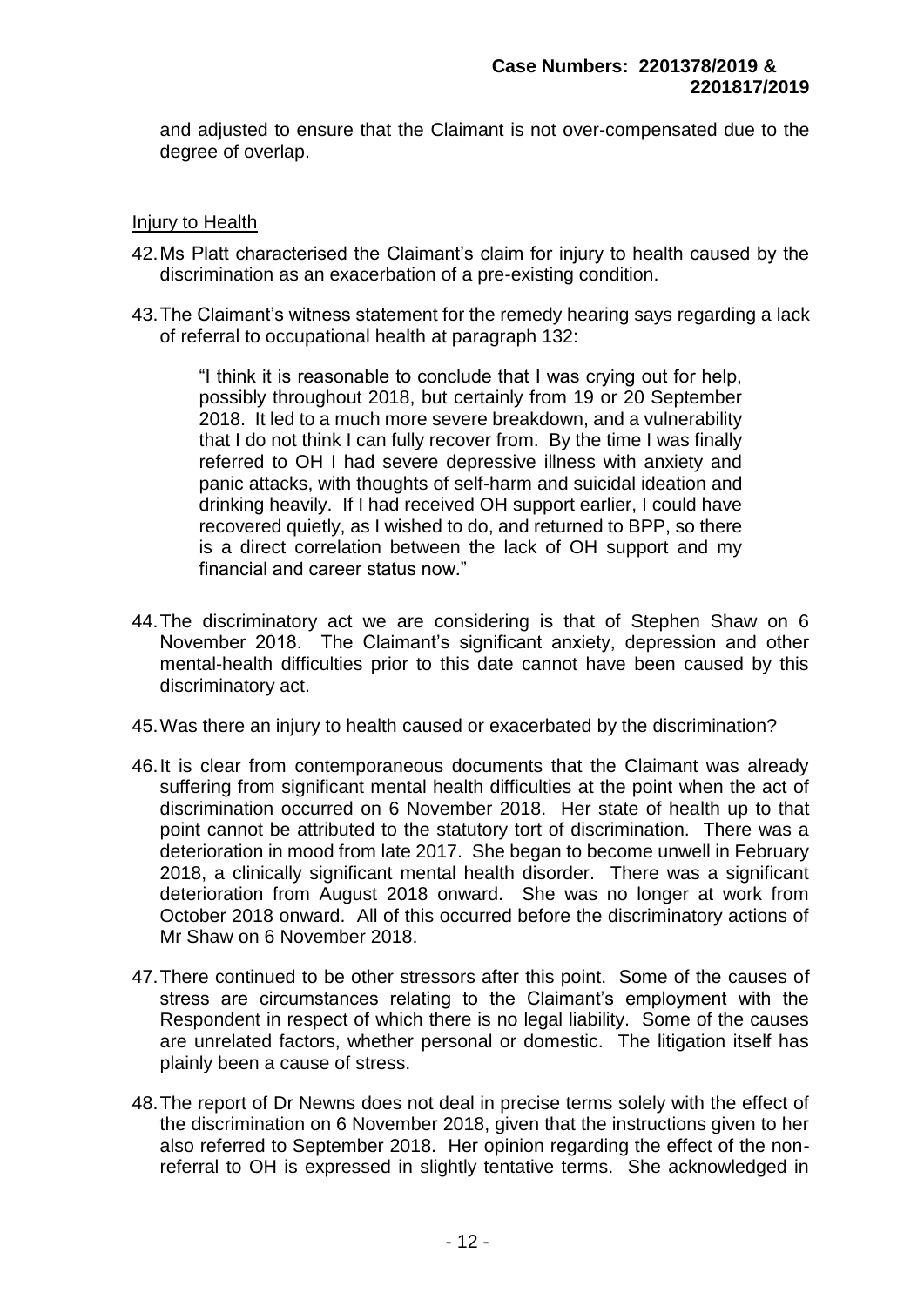cross examination that in preparing her report she had assumed that the Claimant had not had time off whereas in fact the Claimant had gone off sick on 24 October 2018.

- 49.Dr Newn has not attempted to provide any percentage apportionment relating to the events on 6 November 2018.
- 50.One imponderable point from Dr Newn's perspective dealing with causation is what the Occupational Health recommendations would have been at the time, i.e. had there been a referral in November 2018. Her degree of caution is entirely appropriate given that she is simply offering a medical opinion.
- 51.It is clear from appellate authority that a Tribunal should not avoid what is often a somewhat speculative process. It is incumbent upon us to consider what would have happened and to make findings as to what would have happened but for the discrimination and what will now happen.
- 52.This is a situation, as envisaged by Underhill LJ in *Konczak* where we do not have medical evidence to support a precise apportionment. However following this and other appellate guidance we find that it is in the interests of justice to make such an apportionment as we are able. We accept the Claimant's evidence to the extent that, her ill health was significantly aggravated by the decision of Mr Shaw not to make the occupational health referral requested at a crucial time. The consequence, we find, was not simply a delay of three months in the making of the occupational health referral, but a missed opportunity to make a referral at a stage when the Claimant actively wanted such a referral, such that it was realistic to anticipate that a return to work would be successfully achieved.
- 53.Our finding is that an Occupational Health referral in 6 November 2018 would have had a very good chance of allowing the Claimant the opportunity to recover and providing a structure for her return into the workplace. We find on the balance of probabilities that this would have successfully led to her return to work. (We deal with the possibility that it would not have worked out below under "Chagger").
- 54.We find that the injury is best described as an aggravation of the Claimant's illhealth at the time of 6 November 2018. Although this discriminatory omission is one of a number of stressors in the Claimant's life, its particular significance was in the effect. The opportunity to obtain occupational health advice at a time when the Claimant was receptive to it and the likelihood of a successful return to work was lost. It is the experience of the Tribunal that lengthy absences from the workplace make a return to work harder to achieve. We find that this was the situation in this case.
- 55.The Claimant understood from Mr Shaw that the employment relationship was coming to an end. The GP record of 16 November 2018 recorded "Work have said she needs to settle with them so will be looking for other work but doesn't feel able to do this at present".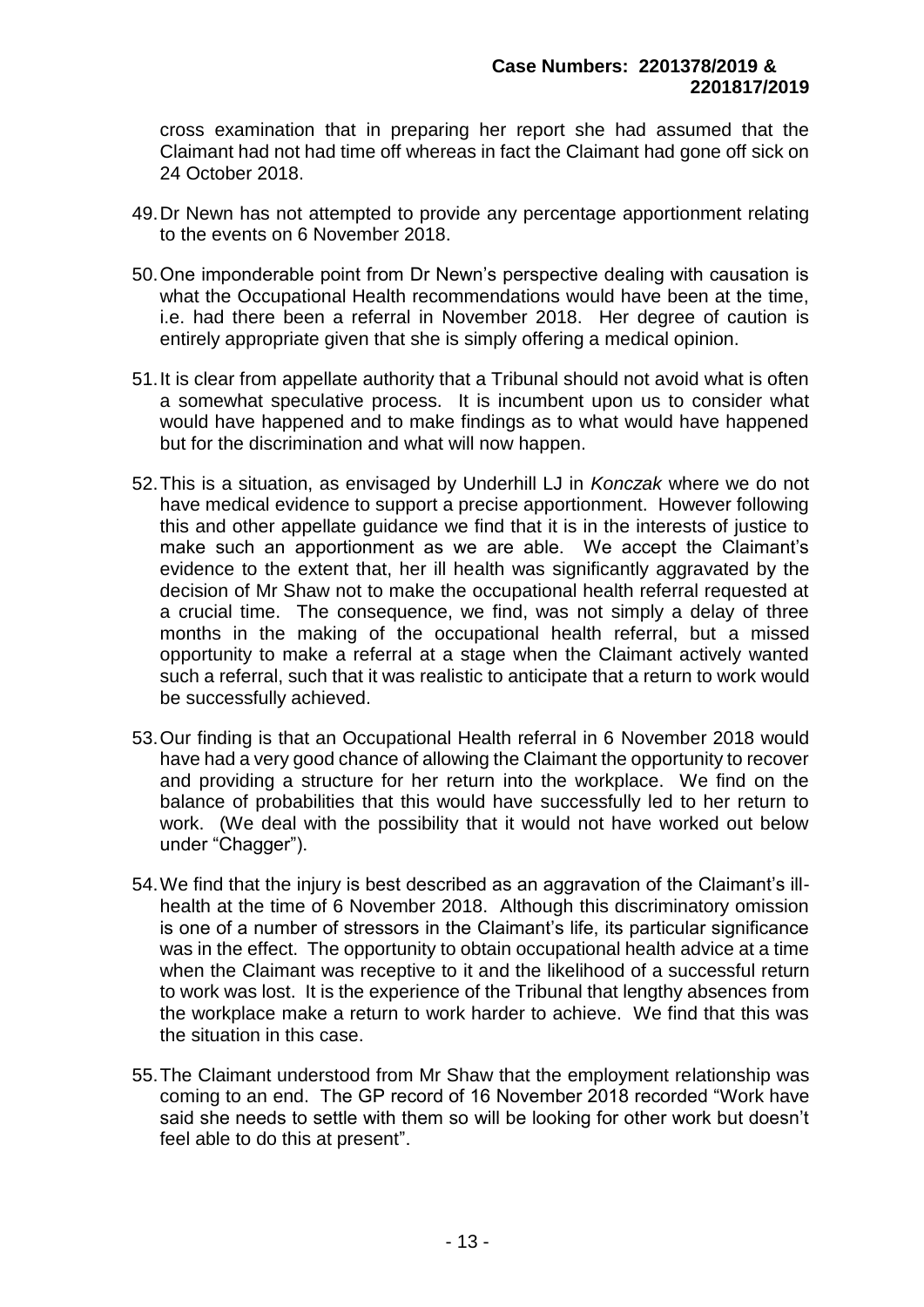- 56.The failure to refer to occupational health led to the submission of the grievance in January 2019 and ultimately to the breakdown in the employment relationship. We accept that the Claimant's symptoms depression and anxiety have been aggravated from the continuing effects of the discrimination of 6 November 2018. We find that that persisted even up to the date of the remedy hearing.
- 57.*Konczak* makes clear that it is the divisibility of harm that should be the focus of the Tribunal. Given the multiple causes and the fact that the Claimant was ill already by 6 November 2018, we consider that, on a rough and ready basis the appropriate apportionment is that **50%** of the Claimant's injury can be apportioned to the discriminatory conduct and its consequences.

#### Assessment of quantum for injury to health

- 58. We have considered the Judicial College Guidelines specifically the 15<sup>th</sup> Edition which was published in November 2019. We have taken account of the guidance for psychiatric injuries and
	- (a) the injured person's ability to cope with life and work
	- (b) the effect of the injured persons relationships with family friends and those with whom she comes in to contact
	- (c) the extent to which treatment would be successful
	- (d) future vulnerability
	- (e) prognosis
	- (f) whether medical help has been sought
- 59.We find that, prior to apportionment, the extent of the Claimant's injury falls into the Moderately Severe award suggesting an amount between £17,900 and £51,460.
- 60.Moderately Severe cases include those where there is a work related stress resulting in a permanent or long standing disability preventing a return to comparable employment. These are cases where the problems with factors (a) – (d) above but there is a more optimistic prognosis than severe, we do not consider that this is a severe case given that the prognosis is reasonably good albeit that the Claimant in our assessment is unlikely to return to work at the same level of compensation that she enjoyed while working for the Respondent.
- 61.We have also taken account of the decision of Mr Justice Henriques in a quantum award reported by Lawtell in the case of Garrod v North Devon NHS Primary Care Trust a decision in 2006 in which the Claimant received an award which would be updated for inflation of £20,967 in that case the Claimant who was female and 49 and a Health Visitor suffered a Moderately Severe depressive illness, her employment was terminated on grounds of ill health following two depressive episodes which were on the facts of that case the fault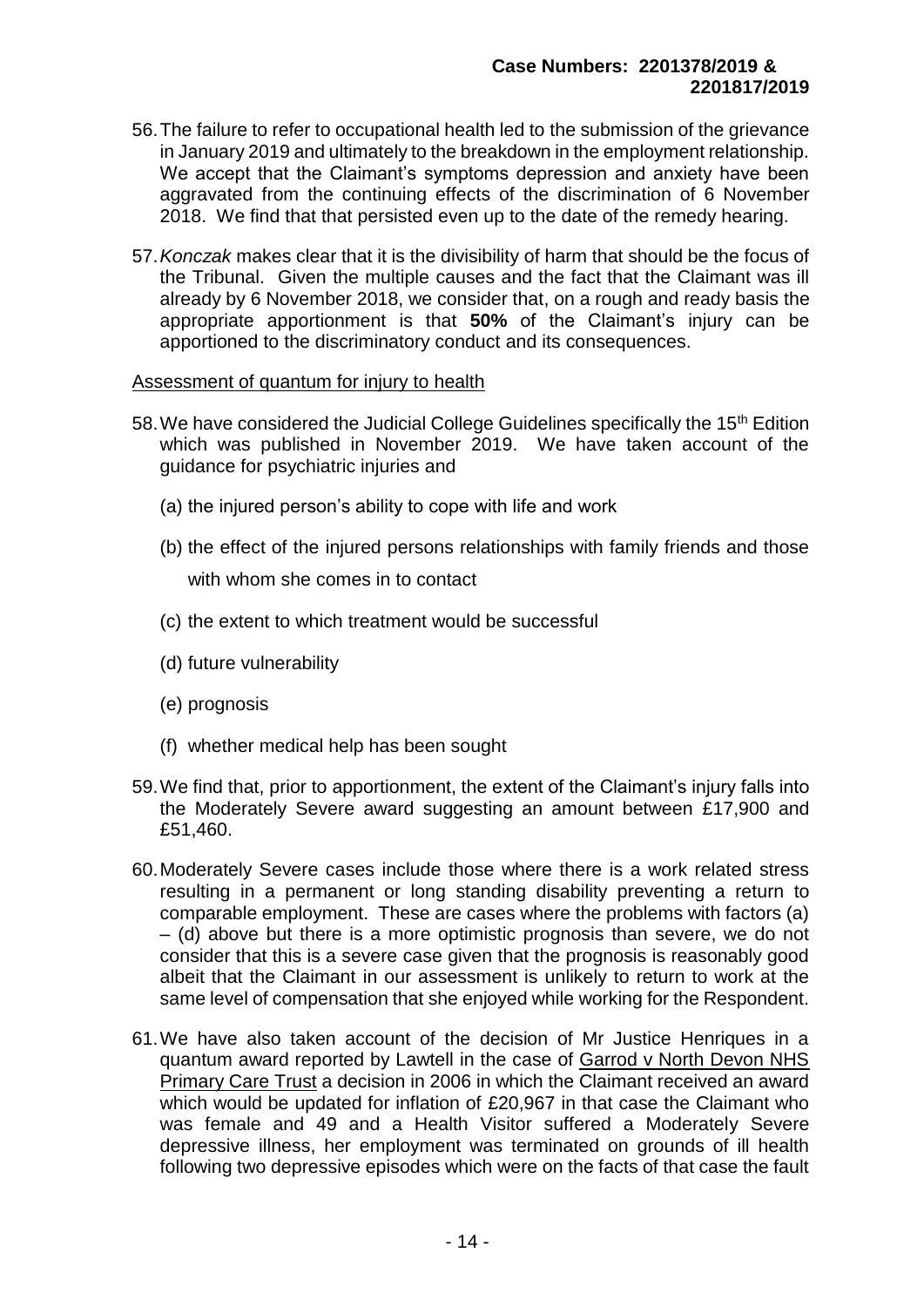of the employer, her depression continued at trial which appears to have been four years after the material injury but was expected largely to resolve within six to twelve months allowing a return to work within two years of the end of litigation but not in a stressful occupation or a managerial position.

- 62.We find that case is useful as a point of comparison but in fact that Mrs Aylott's situation was somewhat less severe given that the prognosis supported by medical evidence in her case is that she should be able to return to full time work in less than a year with treatment. Accordingly, we consider that any award should be lower than that awarded in the case of Garrod.
- 63.If the Respondent's discrimination was the sole cause of the Moderately Severe episode we consider that it would be in the circumstances of this case appropriate to award a figure somewhere in the middle of the Moderately Severe band i.e. between £17,900 and £51,460. The mid-point of the band is £34,680.
- 64.Based on an apportionment of 50% the injury to health award we find is (50% x £34,680=) **£17,340**.

#### Expenses caused by injury

- 65.The next item in the schedule are a series of payments to Doctor Cosham totalling **£1,110** we have seen evidence of Doctor Cosham's input in this case, we find that this was of therapeutic benefit and arose from the Claimant's injury caused by discrimination, dealt with below. For reasons given above on apportionment we allow 50% of this making **£555**.
- 66.A figure of **£1,900** is claimed for what is described as "Lorna Wing" in July 2019. This is an autism report, which although has been of some benefit in this litigation we consider was obtained principally for therapeutic reasons and accordingly we allow 50% of this making **£950**.

#### Aggravated Damages

- 67.Aggravated damages may be awarded where the act of discrimination has been done in an exceptionally upsetting way, for example "in a high handed malicious, insulting or oppressive way" or alternatively where a case is conducted at trial in an unnecessary offensive manner.
- 68.It was put forward on behalf of the Claimant that she had been put through an unnecessary preliminary hearing to determine the matter of disability. It seems however that the question of disability was conceded at the outset of that hearing.
- 69.We find that hearing and the decision of Employment Judge Gordon made some useful findings about the extent, nature and timing of the Claimant's disability. While we acknowledge that a concession might have been at an earlier stage, we do not consider that it crosses the threshold for aggravated damages.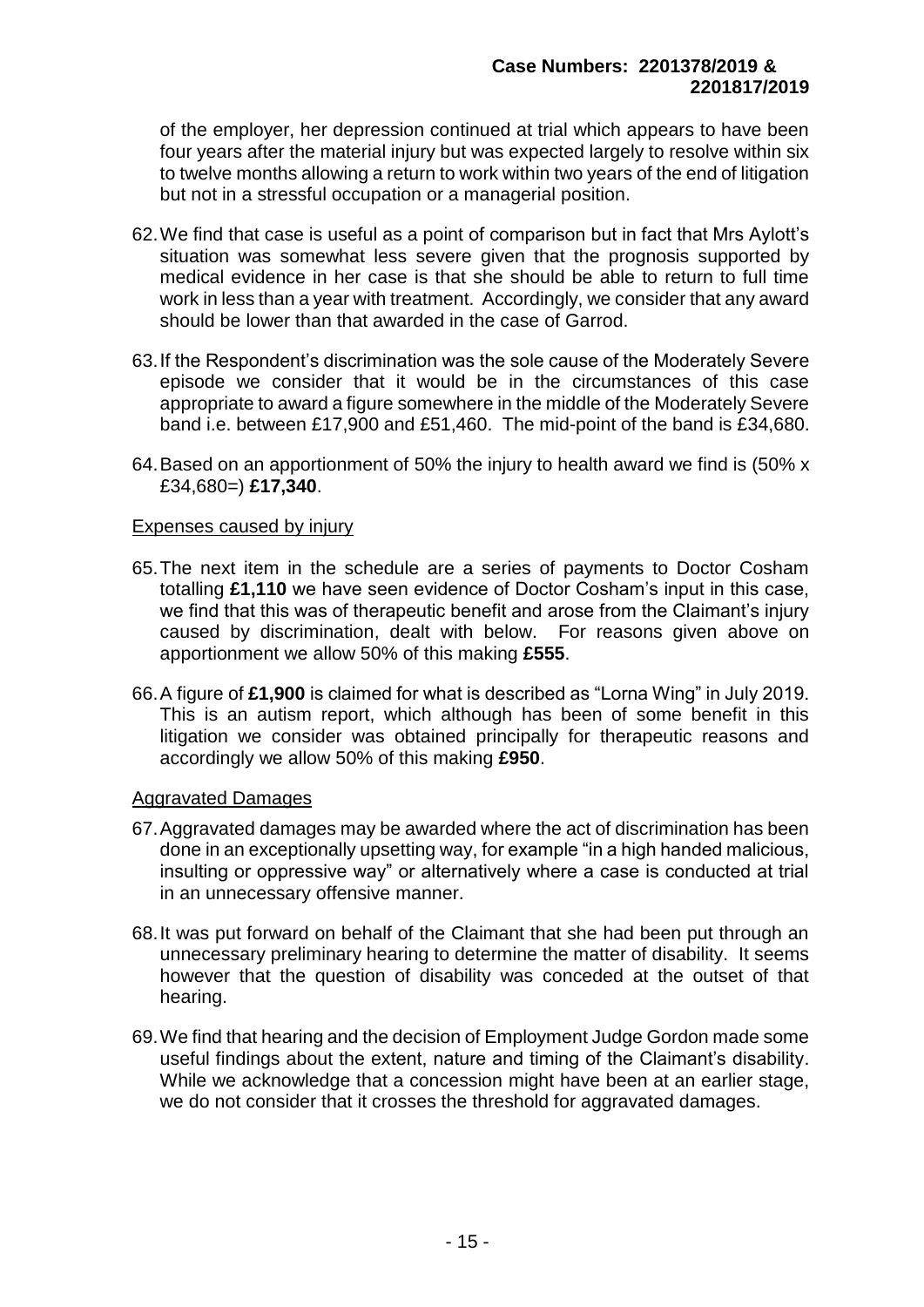#### Past Loss of Earnings

- 70.The Respondent argues that the circumstances regarding the Claimant's employment at Weir Training are supervening events and that it would not "just and equitable" for losses to continue beyond that this point. Further, it is argued, that to hold the Respondent accountable for the reference would amount to a claim for negligent misstatement, which falls outside of the jurisdiction of the tribunal.
- 71.The circumstances leading to this dismissal are unfortunate. It is easy to see how the somewhat bureaucratic approach of the Respondent's administrator led to suspicions in the minds of the Claimant's new employer, compounded with the circumstances of the laptop.
- 72.We have seen nothing in the evidence of the way that the Claimant described her old role to her new employer to suggest that she was anything other than entirely honest. It seems that the lack of a reference by Respondent in the precise terms she used to describe the secondment from the Respondent precipitated events which led to the termination of the Claimant's employment with Weir Training. As to the laptop, Mr Shaw or the Respondent could have arranged for the laptop to be returned. Equally we accept that the Claimant should have taken some action to return this laptop, which was not her property. The concerns regarding the Respondent's data on the laptop was precipitated by the absence of an adequate reference to corroborate the title and nature of the Claimant's secondment.
- 73.We do not consider that we need to attribute blame for the circumstances that arose involving the Claimant, Respondent and Weir Training. In our view none of the actions of any of the three actors broke the chain of causation. Looking at the matter broadly, at this time the Claimant was receiving a salary at Weir Training Limited which was £32,000 less than the salary she had been receiving at the Respondent. She was on any view still experiencing a significant loss as a result of the discriminatory dismissal. We find that the Claimant reasonably accepted this employment in an attempt to mitigate her loss. The fact that this subsequent employment came to an end because of a lack of prompt and full communication over her former role, on the part of the Respondent we do not find amounts to a supervening event.
- 74.In summary we do not find that this was a supervening event. The Claimant was still during and after the period of employment with Weir Training suffering an ongoing loss following the discriminatory dismissal. These events did not break the chain of causation.

#### **Calculations**

- 75.The period from the end of the three month notice period on the 16 July 2019 until the remedy hearing on 7 December 2020 is 72 weeks.
- 76.We have taken the weekly net earnings figure of **£688.48** set out in the counterschedule. We find that this figure is evidenced by the most up to date payslip contained within the remedy bundle set out pages 442-443. This is the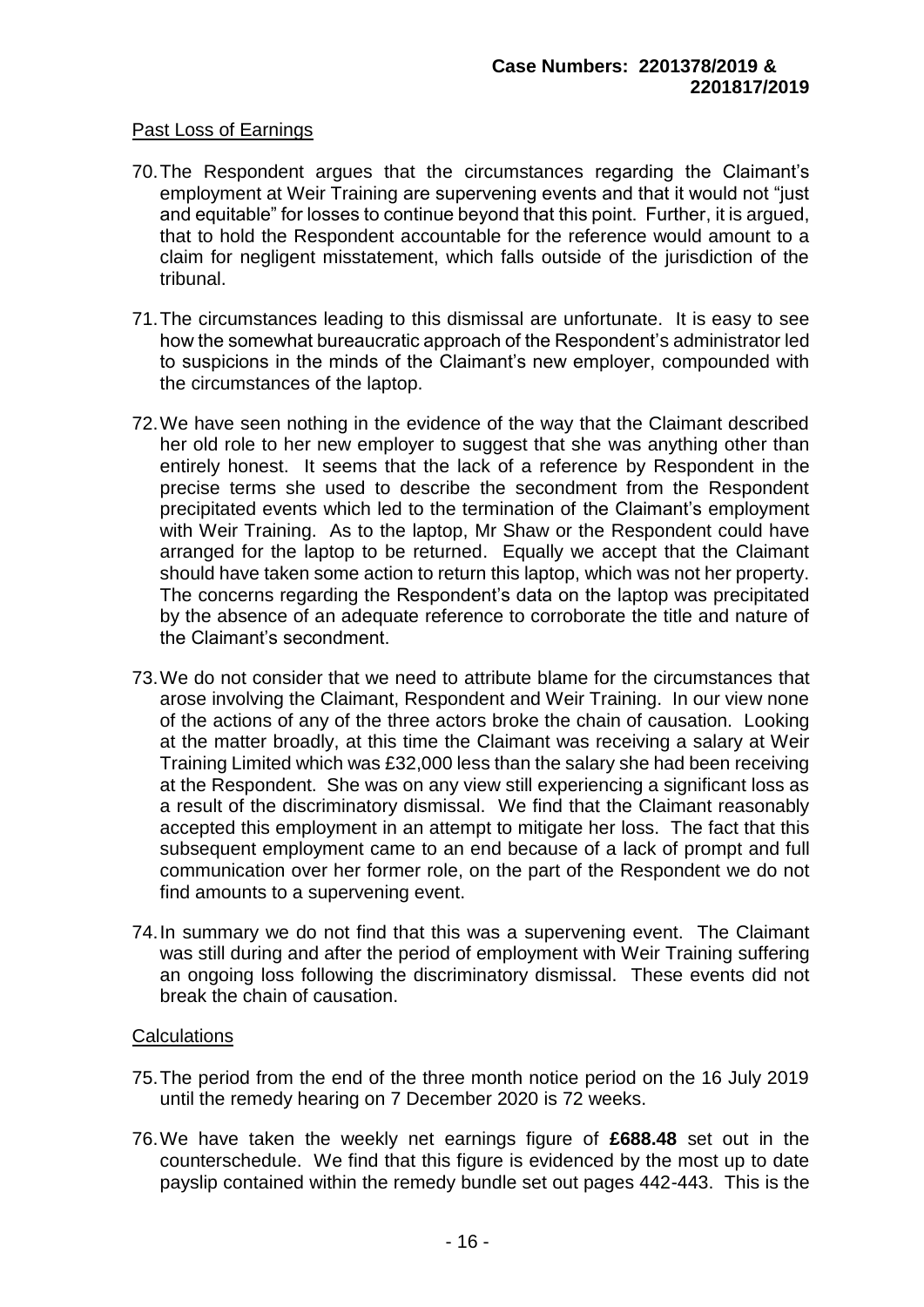latest payslip before the period of sick absence and we find that this is the best approximation to the Claimant's ongoing net pay.

- 77.Multiplying these figures gives a figure for loss of earnings up to the date of the remedy hearing of **£49,570.56**. (72 weeks x £688.48/week)
- 78.From that figure we *deduct* the sum of **£17,761.08** which is the amount that the Claimant earned from other employment in the period May 2019 to October 2020 as set out in her amended schedule of loss provided on the first day of the hearing.

#### Pension Contributions (past)

- 79.We have taken the agreed annual pension contribution figure set out in the up dated counter schedule namely an annual figure of £1,902.36. This is equivalent to a monthly loss of £158.53 or a weekly loss of £36.58.
- 80.We find that for the twenty months from dismissal to the first day of the remedy hearing the Claimant lost out on pension contributions in the sum of **£3,170.60**.

#### Loss of Statutory Rights

81.We have assessed this figure in the round figure of **£500**.

#### Job Seeking Expenses

82.The Claimant has claimed **£100** for this figure. We do not consider that the Claimant has proved this loss and accordingly make no award.

#### **Other Expenses**

- 83.The footnote for expenses at the bottom of page of the schedule of loss does not seem to be fully reflected in the body of the schedule. We have considered that the appropriate approach is to consider this footnote as if it was part of the body of the schedule, we note that the Respondent had seen these figures in an earlier iteration of the schedule and consider it appropriate to assess this accordingly.
- 84.The first item is **£850** described as an AQA course from Brooks and Kurt. This is dealt with in the Claimant's witness statement, she says it is to help her carry out apprenticeship work, this point was not challenged by the Respondent and we accept this is a loss accordingly we award **£850**.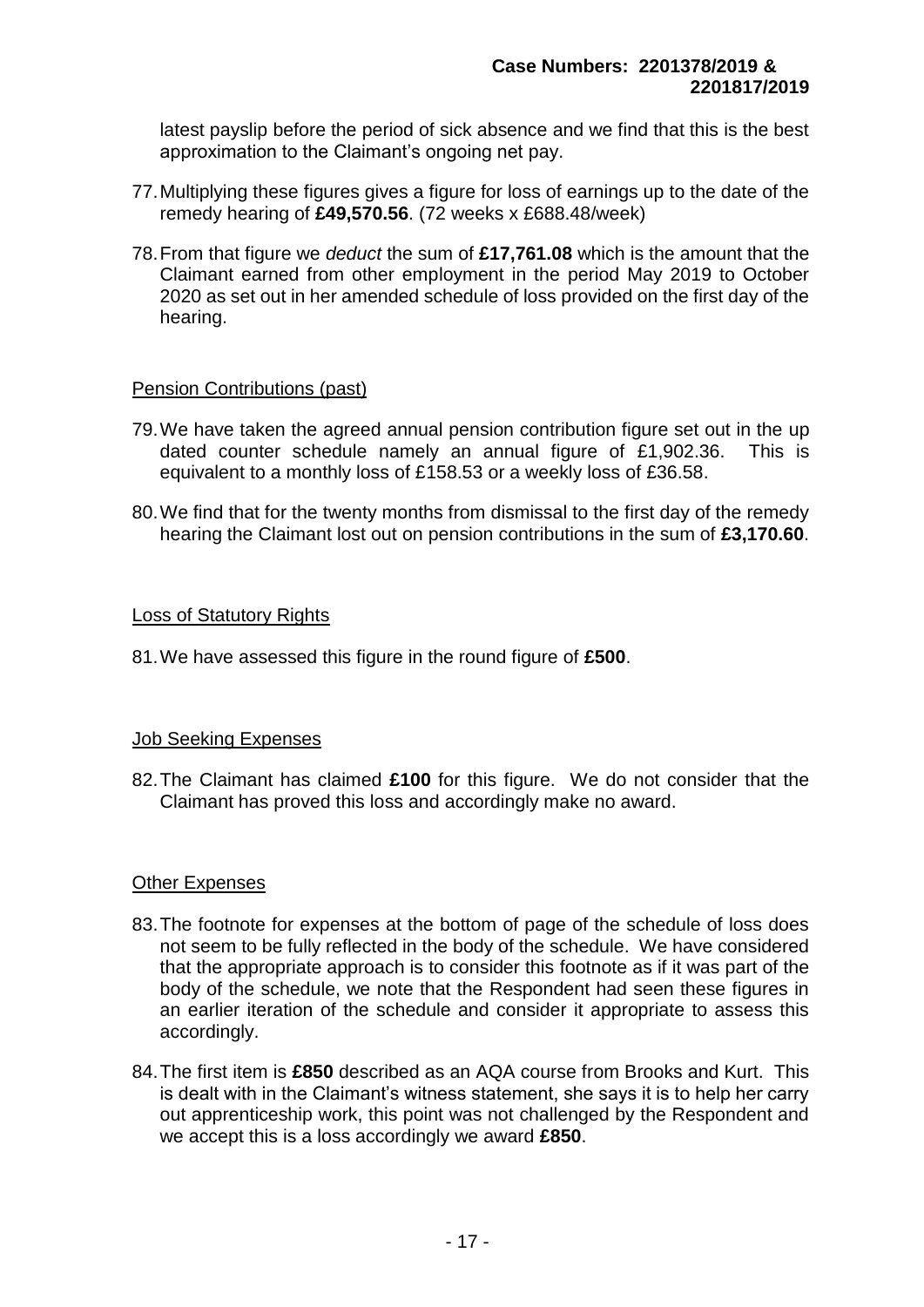### Interest

- 85.Interest is awarded on injury to feelings awards from the date of the act of discrimination complained of until the date on which the tribunal calculates the compensation (see Reg 6(1)(a) IT(IADC) Regs 1996). In this case the act of discrimination occurred on 6 November 2018. The date of assessment is 17 February 2021. The elapsed number of days is 833. Interest on injury to feelings is therefore 833/365 x 8% x £20,000 = **£3,651.51**.
- 86.The Claimant has claimed interest on the award for personal injury at 2%. The elapsed number of days is 833. Interest on the award for personal injury is therefore 833/365 x 2% x £17,340 = **£791.46**.
- 87.Interest is awarded on all sums other than injury to feelings awards from the mid-point of the date of the act of discrimination complained of and the date the tribunal calculates the award (Reg 6(1)(b) IT(IADC) Regs 1996). The mid-point date is the date half way through the period between the date of the discrimination complained of and the date the tribunal calculates the award (Reg 4 IT(IADC) Regs 1996). The elapsed number of days is 833. Interest on the award for personal injury is therefore 833/365 x 0.5 (only from mid-point) x 8% x £32,247.07 (total past compensation) = **£2,943.76**.

# FUTURE LOSSES

#### Future recovery

- 88.The opinion of clinical psychologist Doctor Kathryn Newns in her report dated 23 June 2020 (based on a sole instruction from the Claimant having previously been jointly instructed) is that the litigation itself has been a significant source of stress for the Claimant and that herself confidence has deteriorated to a significant extent.
- 89.Happily, however she is of the opinion that the current situation which she characterises as a cycle of anxiety and avoidance using alcohol to cope is not likely to be permanent, she considers that with the intervention of a clinical or counselling psychologist who specialises in working with individuals with ASD should would be able to recover her self-confidence, re learn ways to interact at work and manage conflict at work and carry out work tasks without risks to her mental health.
- 90.She recommends twenty four sessions of psychological therapy which would be weekly at first but with less frequent sessions towards the end of therapy. She suggests that towards the last two months of treatment the Claimant would be able to start a phased return to the work place.
- 91.In her opinion the Claimant should within nine months of commencing therapy be able to return to full time work if all of these conditions are met. She does however, register an opinion that the Claimant has a lifelong vulnerability to psychological difficulties and her anxiety and her ASD symptoms are likely to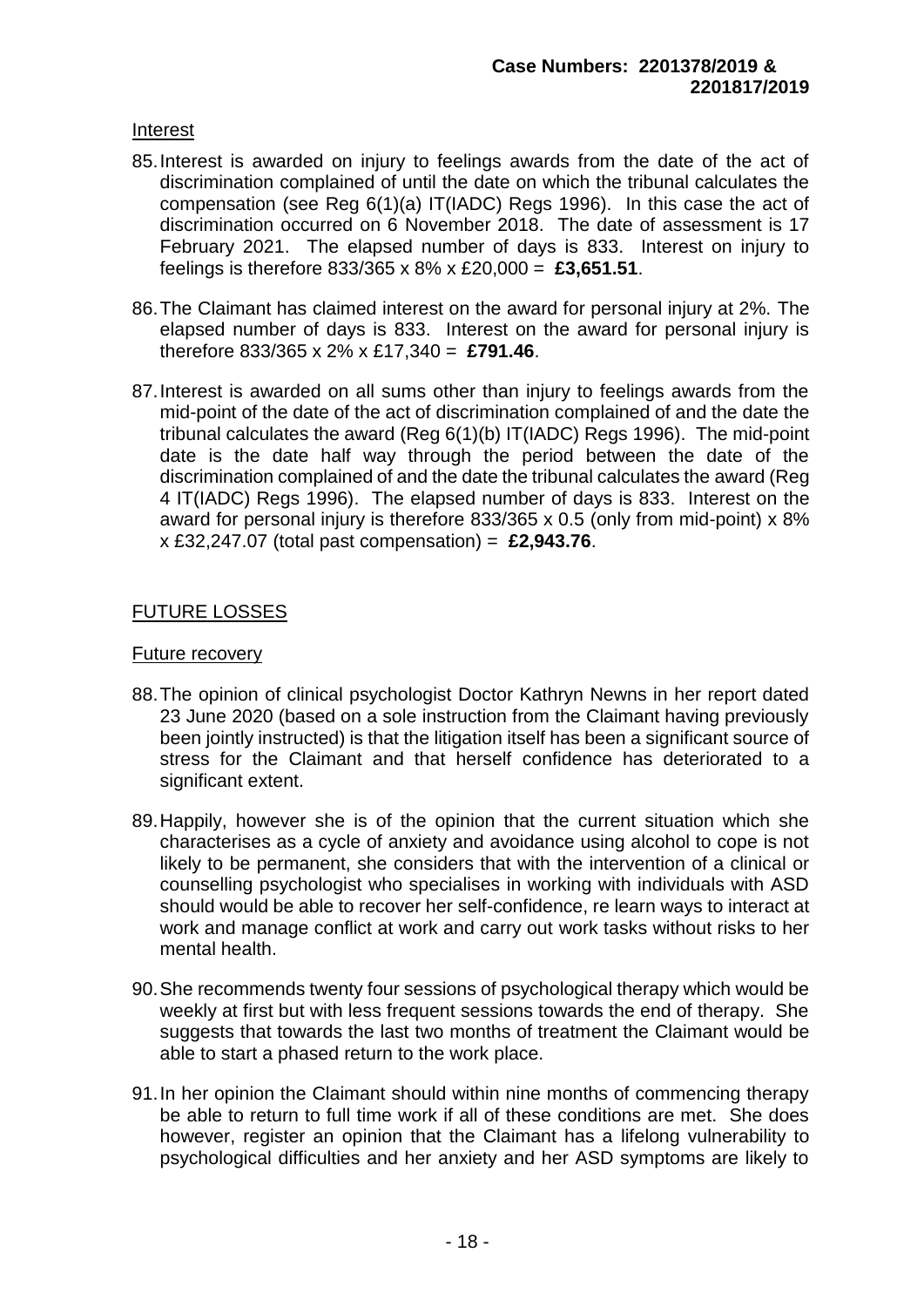fluctuate with stress, work pressures and other life events throughout her lifetime.

92.The Tribunal heard oral evidence from Doctor Newns who was asked questions by Mr Jones and the Tribunal panel. We asked for information about the lead time in entering this type of therapy. Unfortunately it seems that such therapists do not have a waiting list due to risks that might attach to such a waiting list. Taking account of a likely delay in the Claimant obtaining therapy and Doctor Newn's opinion that it would take her nine months to get to the stage of being in full time employment and also the exceptional circumstances of the present Covid-19 pandemic taking a realistic view of this we consider that it would be January 2022 before the Claimant is likely to be in position of carrying out full time employment. We do however consider that she would be likely to continue picking up *ad hoc* or contracting work during the course of 2021 as she has been doing.

# Residual Earning Capacity

- 93.The Claimant has put forward her claim on the basis of a residual earning capacity of £20,000 a year. We note that in an earlier version of the schedule of loss it was suggested that the Claimant would eventually get to the ability to earn £30,000 per year.
- 94.The Claimant is an intelligent, hardworking and resourceful woman. She has demonstrated since her dismissal the ability to find work.
- 95.We find that by January 2022 the Claimant will be able to earn £30,000 per year, we take account of the fact she may have to do more than one work stream simultaneously to achieve this figure and that it may be hard work to earn this much in the education sector working as a contractor or on a self-employed basis. Nevertheless, doing the best that we can we find that she will earn £30,000 a year from this point onwards. This is approximately equivalent to £24,040 net earnings.

#### December 2020 – December 2021

- 96.We find that during this fifty six week period from the date of the remedy hearing to the end of 2021 the Claimant will continue to earn money on an *ad hoc* basis as she has done between her dismissal and the remedy hearing.
- 97.We have considered the Claimant's income for the first nine months of 2020 and consider that this is probably our best guide as to her earning capacity at present. We have excluded the income from the Weir Training period, on the basis that this is less likely to be reflective of the future pattern of her earnings.
- 98.Excluding the Weir income, the Claimant's earnings for a 43 week period in 2020 were £12,397.50. This represents weekly net earnings of £288.31.
- 99.For 56 weeks from early December 2020 to the end of December 2021 if the Claimant continued to earn at the same rate she would earn £16,145.58 and we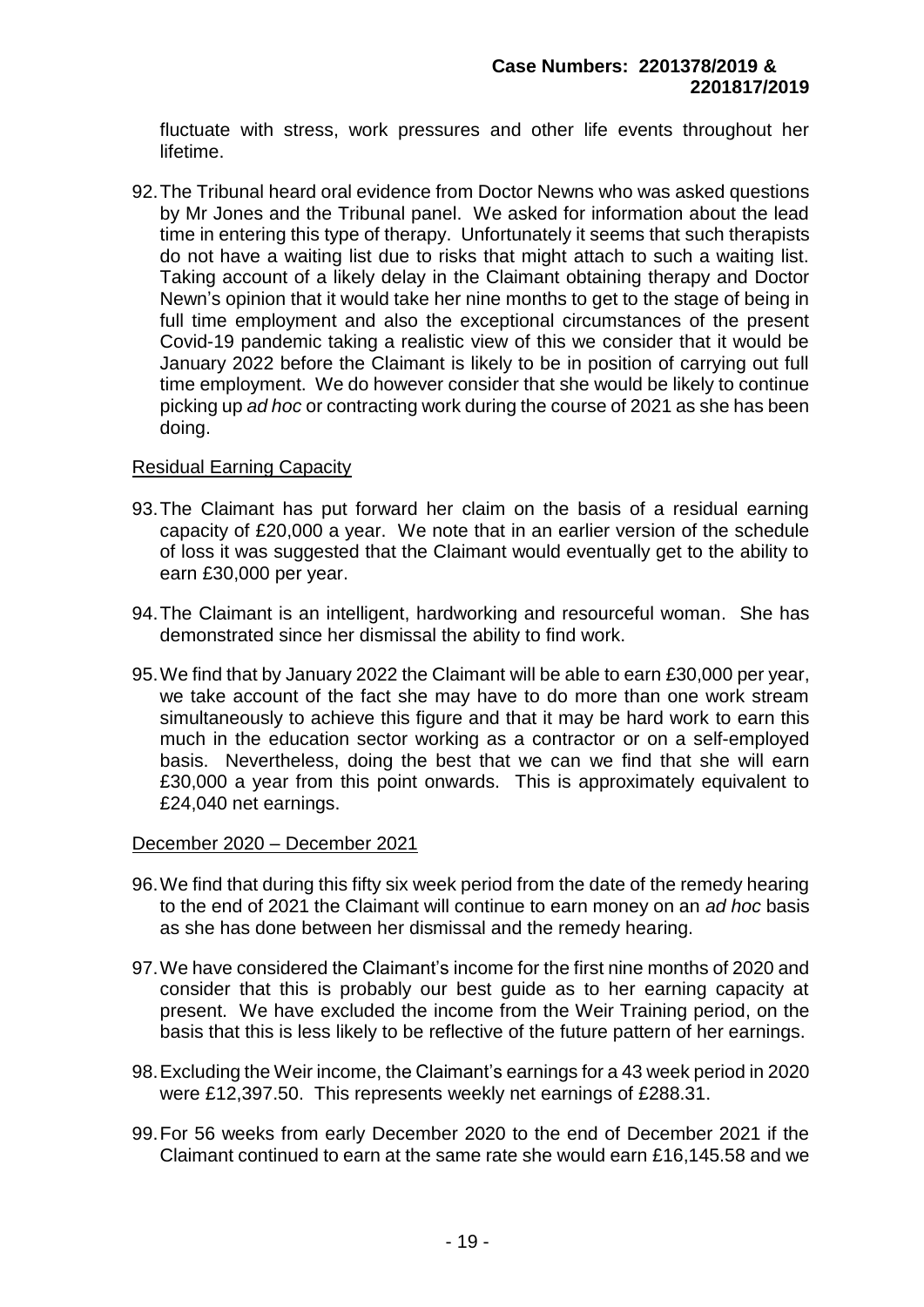have given credit for that set against a loss calculated by reference to the Claimant's weekly earnings of £688.48 for the fifty six week period.

100. We calculate this as a net loss of (£38,554.88-£16,145.58) = **£22,409.30**.

#### Pension

101. For this fifty six week period we have awarded pension loss of **£2,048.70** on the same basis as the pension loss before (i.e. £36.58 x 56).

#### 2022 and onward

- 102. The Claimant has put forward her claim on the basis on a career long loss. Her claim is that she would have remained working for the Respondent until a retirement age of 68. This claim is supported by a number of submissions, including that the Claimant had a "stable and secure employment … .. before April 2018 it was enjoyable and rewarding and it enabled her to support her family". The Claimant's case is therefore that there is no reason to doubt that she would have continued working until the age of 68 in full timeemployment.
- 103. The Tribunal does not accept this characterisation. As we found in our written reasons on liability, the Claimant had been struggling with the workplace and in her role in it. We dealt with a variety of such problems in our written reasons, in particular at paragraphs 46, 49, 55-72, 86, 90-120. This history goes back to Summer 2016. For example she was unhappy with her allocation of responsibilities following Mr Kolhathkar joining the team in Summer 2016, she was struggling with the long hours culture and she suffered with anxiety with rumours about a restructure. As to the politics of the organisation, she had experienced friction with the Dean of the Business School, she attended the meeting with the CEO described by the Vice-Chancellor as not being "appropriate or sensible" and friction with the Head of the Programme Design team. In February 2018, following discussions with her mentor, the Claimant was already contemplating whether she had been constructively dismissed. This was before the discriminatory event.
- 104. Absent the discrimination, we do not accept that the Claimant would have continued working for the Respondent until she was 68.
- 105. We have considered the guidance of the Court of Appeal in the leading case on career long loss *Wardle v Credit Agricole Corporate and Investment Bank* [2011] EWCA Civ 545 [2011] IRLR 604. While we accept that Mrs Aylott's case is one in which she may not recover the same level of remuneration in her subsequent employment, we do not consider that her case should be seen as a career long loss approach given that we do not find what she would only voluntarily have left her employment for an equivalent or better job. We find that she would have left this job long before the end of her career. She was not particularly happy in the organisation and her employment there was taking a toll on her health. Against this, we recognise that she had a strong work ethic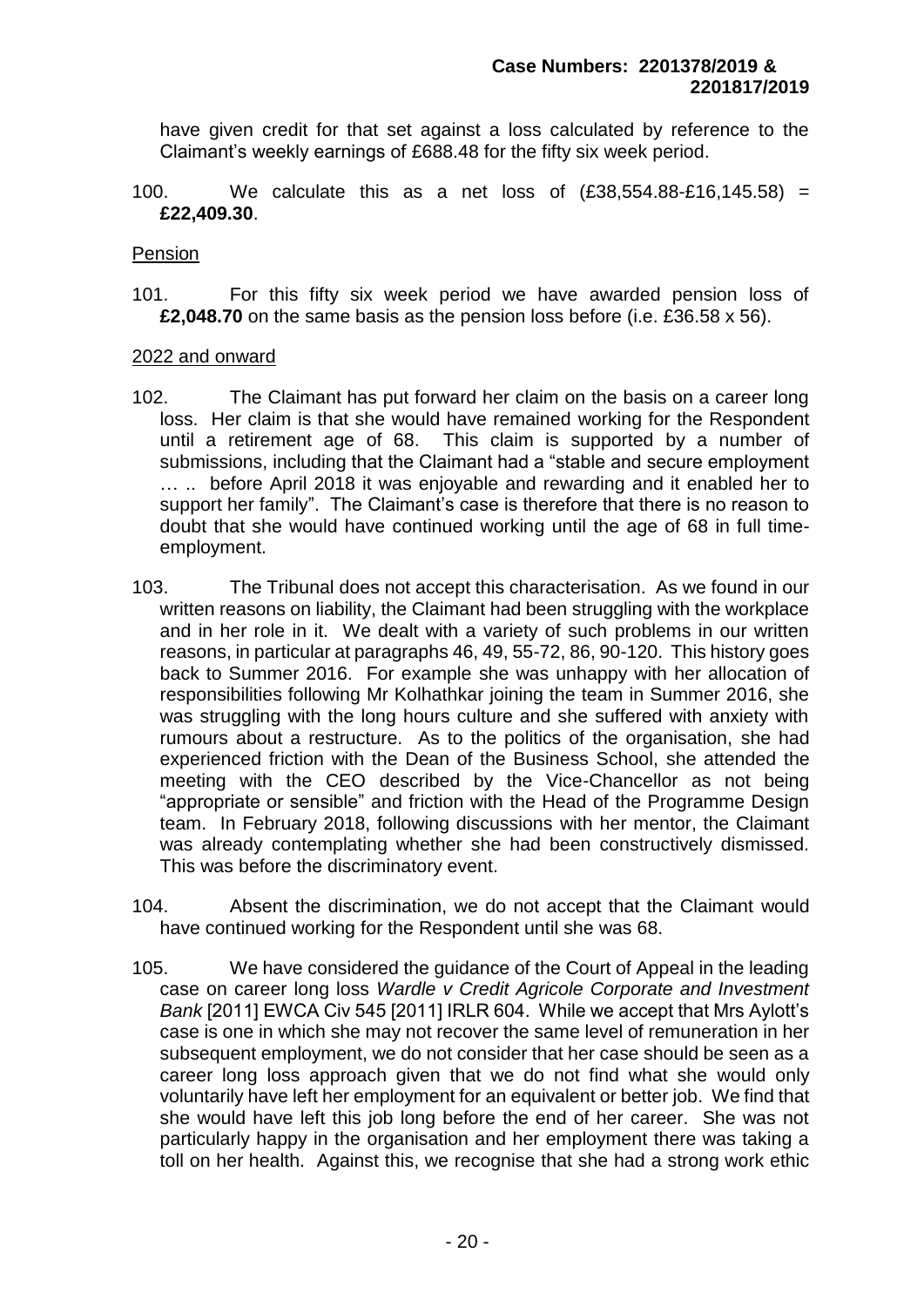and had she recovered from her illness in 2018 as we find most likely, we find she would have worked another few years.

- 106. The Tribunal is required to do the best it can based on the evidence. This exercise is necessarily speculative. Doing the best we can, our finding is that but for the discriminatory dismissal, the Claimant would have worked for a little over five years from the date of the remedy hearing, to 31 December 2025.
- 107. For this period on the basis we find that the Claimant will have a residual earning capacity of £30,000 (gross annual)**.** When compared to her actual gross annual salary of £55,000 the gross loss is £25,000. Comparing net equivalents, the net annual salary in the Respondent's employment was £688.48  $\times$  52 = £35,800.96. The net equivalent of £30,000 is £24,040. The loss of annual earnings is £11,760.96.
- 108. Accordingly the Claimant's future net loss for this period is (4 x £11,760.96 =) **£47,043.84**.
- 109. Future pension contributions which we have calculated at **£7,609.44** (4 years x £1,902.36 p.a.).
- 110. The Claimant has put forward her claim for future loss of on a multiplier basis for a career long loss to the age of 68. Given that we are not assessing this claim on the basis of a career long loss and we have heeded the guidance of the EAT on the use of the Ogden table approach in *Kingston Upon Hull City Council v Dunnachie (No.3) and another* [2004] ICR 227, EAT and *Birmingham City Council v Jaddoo* (EAT0448/04). We do not find that such an approach is appropriate in the circumstances of this case*.*

#### Apportionment of compensatory award

- 111. We have considered whether we should apportion the compensatory award for financial losses arising from dismissal in line with the 50% apportionment of the award for psychiatric injury and financial losses caused by the injury.
- 112. Focusing on the divisibility of harm, we find that we cannot divide the harm suffered to the Claimant's career with the Respondent in the same way that we could divide the psychiatric injury.
- 113. Our finding is that but for the discrimination of 6 November 2018, the Claimant would have benefited from a timely referral to occupational health, would not have submitted a grievance and would have returned to the workplace. The whole sequence of events following the discrimination was caused by it. We do not find that we can divide out multiple causes or apportion harm.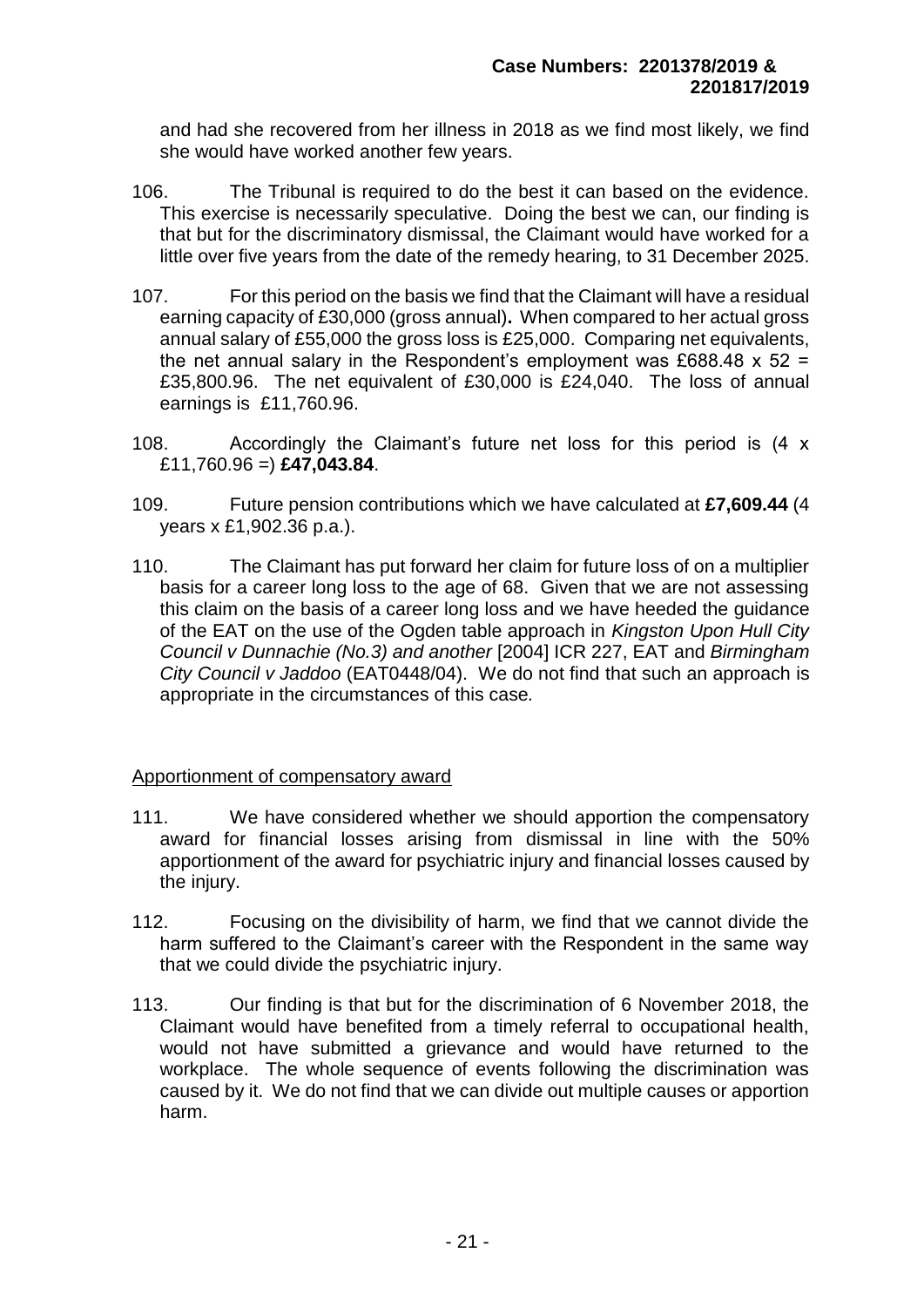114. To the extent to which it might be said that there was a chance that the employment relationship would come to an end in any event, we have dealt with this under 'Chagger' below.

# *Chagger* deduction

- 115. Following *Chagger v Abbey National* [2009] EWCA 1202 it is necessary to consider what would have happened had there been no unlawful discrimination on 6 November 2018. Mr Jones submits on behalf of the Respondent that, if there was a chance of a non-discriminatory constructive unfair dismissal taking place in any event, a reduction should be made on this basis.
- 116. While we have derived some assistance from *Chagger* and *Formoso* regarding the broad principles to be applied, Mrs Aylott's factual circumstances are significantly different to both cases. *Chagger* was a redundancy situation. *Formoso* was a dismissal for a disciplinary matter. In both of those cases the employee involved was subject to a process that was quite likely to result in a dismissal absent the discrimination. In both cases the employee was approaching the conclusion of a process where they would or would not be dismissed.
- 117. By contrast Mrs Aylott was not involved in a disciplinary or redundancy process. There was nothing inevitable about a dismissal situation arising, even a constructive dismissal situation. On 6 November 2018 she was on sick leave, and requesting a referral to occupational health. Mr Shaw, who was part of the HR department was signalling by his actions that a settlement agreement with termination was the Respondent's preferred outcome rather than rehabilitation and return to work. The referral to occupational health was made 3 months later, by which point her health had deteriorated and she was by that stage reluctant to engage with occupational health. By the time of her resignation on 25 April 2019 she was in a situation that had been caused by the discrimination which she would not otherwise have been in. This is quite different to a disciplinary or redundancy process which might be thought quite likely to lead to dismissal within a particular timeframe whether or not there had been discrimination.
- 118. Our finding is that, on the balance of probabilities, a referral to occupational health made within a few days of her requesting it in November 2018 would have led to her returning to the workplace. Mr Donnarumma, her line manager in her seconded role, seems to have been reasonably sympathetic to her. She had been absent with health difficulties before but managed to recover and return to work. On balance we find that with occupational health assistance she would have rested and returned to work with some support in place.
- 119. Nevertheless we accept that there was some possibility that the Claimant's employment would have come to an end absent discrimination.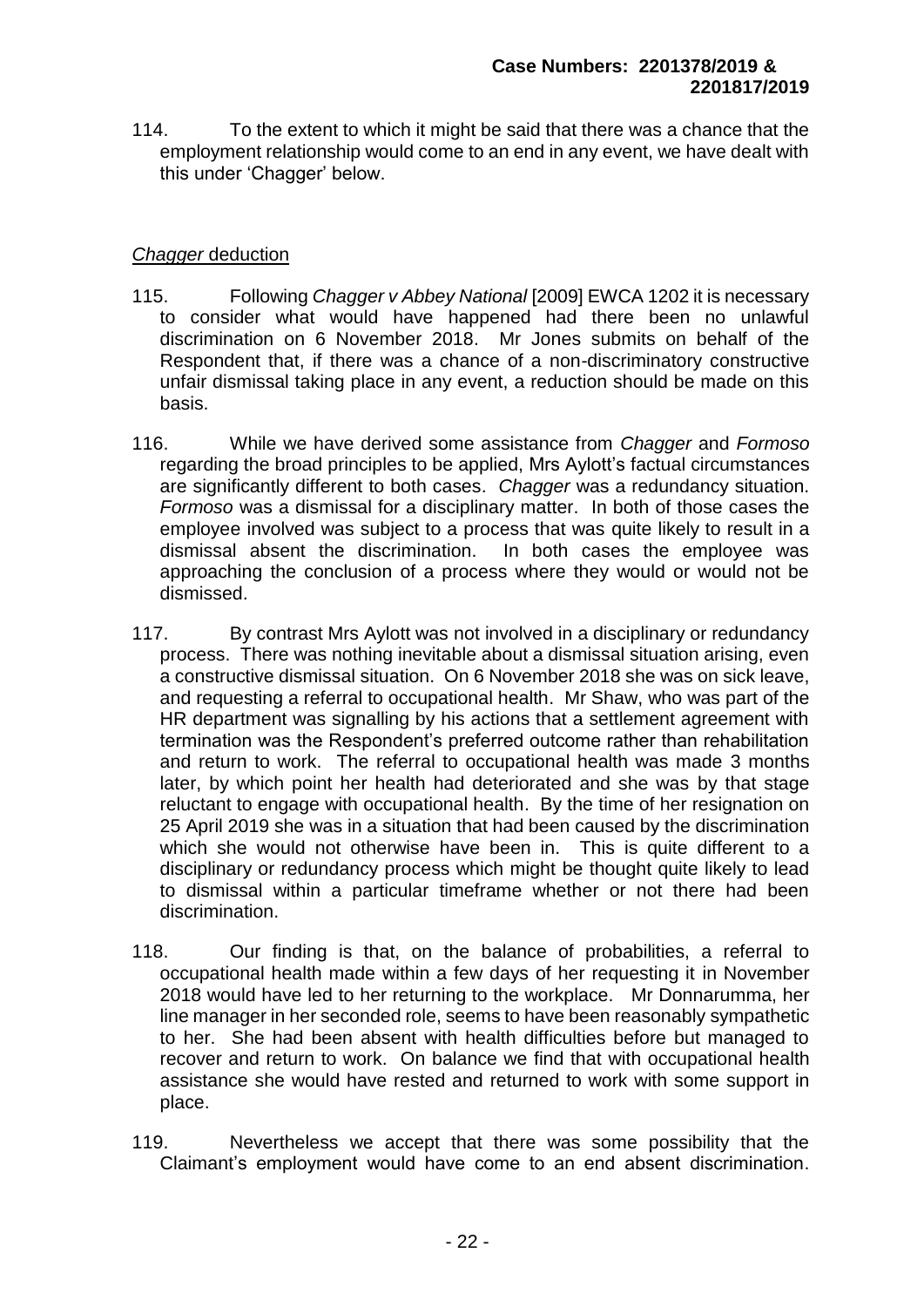There are two reasons. First, that the Claimant had struggled with her relationships in the workplace in the months preceding her sick absence in October 2018, as is dealt with at some length in the written reasons for our decision on liability. Secondly, she was unwell and her employment was exacerbating her ill health.

- 120. For the reasons given above, in particular that she was not in a process that would be naturally likely to lead to the termination of her employment, we find that the likelihood of the Claimant resigning for a non-discriminatory reason was low but possible.
- 121. Our finding is that but for the discrimination there was a 10% chance of her resigning on 25 April 2019, the date of her actual resignation.
- 122. It follows that the deduction should be **10%**.

#### Grossing up

- 123. Ms Platt's written submissions contend for "grossing up" i.e. an increase in award to reflect the fact that the compensation over £30,000 will be taxed in the hands of the Claimant. The Tribunal did not hear detailed argument on this point, nor does it have a basis to calculate the tax that the Claimant will have to pay, not knowing the likely date of payment of the award and nor her other income in the relevant tax year or years.
- 124. The Tribunal considers in principle that grossing up should apply, but invites the parties to agree if possible the amount.

# **ORDER**

- 1. By **12 March 2021**, the Claimant will provide to the Respondent a draft calculation of the sum claimed for grossing up.
- 2. By **26 March 2021** the parties will notify the Tribunal (marked in the subject line for the urgent attention of Employment Judge Adkin) whether the matter has settled, or alternatively of the agreed figure for a grossing up element if an order is required or in the event that any point remains in dispute, the basis for dispute, setting out each side's position in brief and an indication of whether the parties are content for this point to be resolved on the papers.

\_\_\_\_\_\_\_\_\_\_\_\_\_\_\_\_\_\_\_\_\_\_\_\_\_\_\_\_\_

Employment Judge Adkin

Date 22.2.21